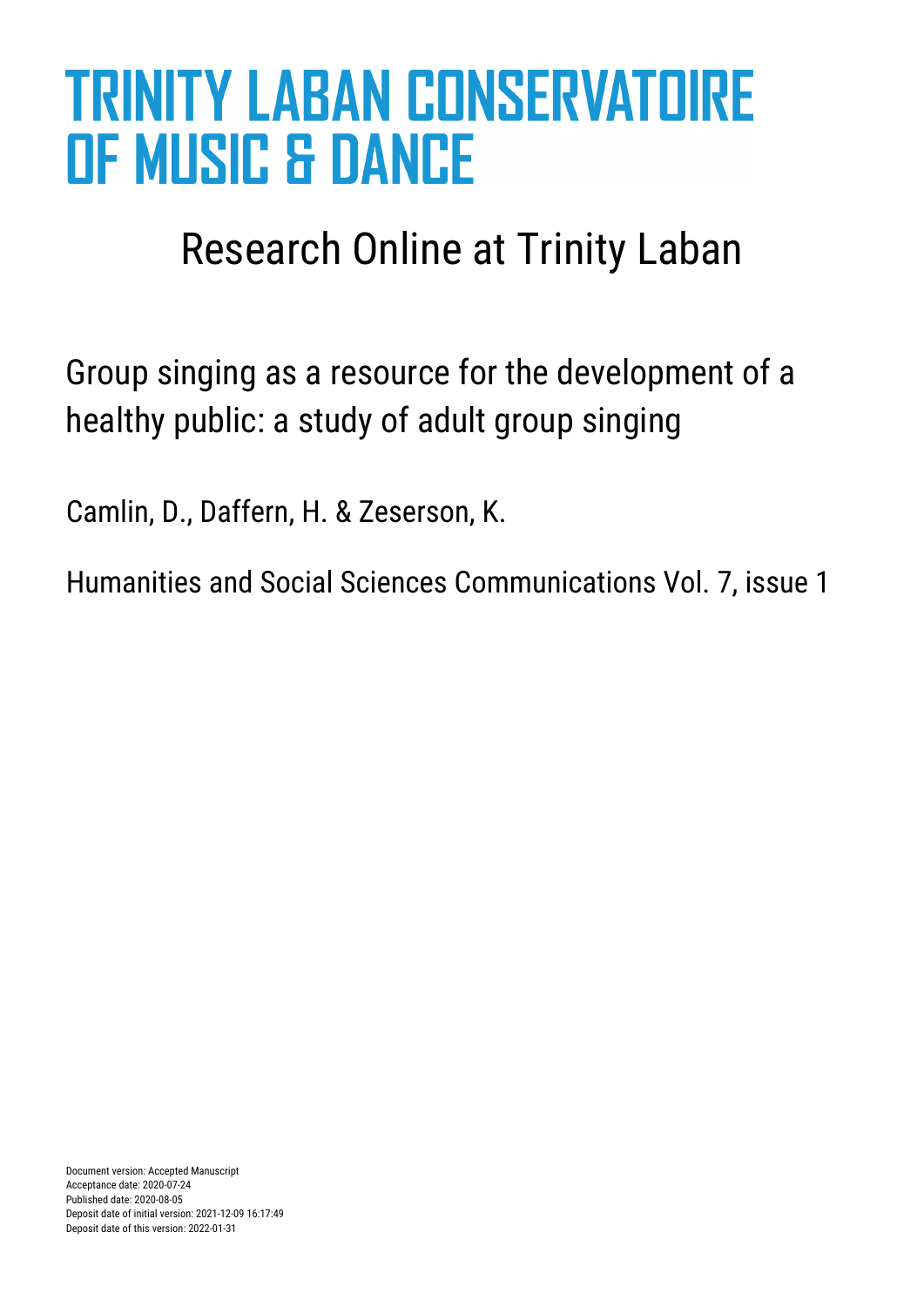## Group Singing as a Resource for the Development of a Healthy Public

A study of adult group singing

Corresponding author: Dr. David A. Camlin, Royal College of Music [dave.camlin@rcm.ac.uk](mailto:dave.camlin@rcm.ac.uk)

Dr. Helena Daffern, York Centre for Singing Science, AudioLab, University of York

Katherine Zeserson, Harmony Associates

## 1 Abstract

A growing body of evidence points to a wide range of benefits arising from participation in group singing. Group singing requires participants to engage with each other in a simultaneous musical dialogue in a pluralistic and emergent context, creating a coherent cultural expression through the reflexive negotiation of (musical) meaning manifest in the collective power of the human voice. As such, group singing might be taken – both literally and figuratively – as a potent form of 'healthy public', creating an 'ideal' community which participants can subsequently mobilise as a positive resource for everyday life.

The experiences of a group of singers (n=78) who had participated in an outdoor singing project were collected and analysed using a three-layer research design consisting of: distributed data generation and interpretation, considered against comparative data from other singing groups (n=88); a focus group workshop (n=11); an unstructured interview  $(n=2)$ . The study confirmed an expected perception of the social bonding effect of group singing, highlighting affordances for interpersonal attunement and attachment alongside a powerful individual sense of feeling 'uplifted'.

This study presents a novel perspective on group singing, highlighting the importance of participant experience as a means of understanding music as a holistic and complex adaptive system. It validates findings about group singing from previous studies - in particular the stability of the social bonding effect as a less variant characteristic in the face of environmental and other situational influences, alongside its capacity for mental health recovery. It establishes a subjective sociocultural and musical understanding of group singing, by expanding on these findings to centralise the importance of individual experience, and the consciousness of that experience as descriptive self-awareness. The ways in which participants describe and discuss their experiences of group singing and its benefits points to a complex interdependence between a number of musical, neurobiological and psychosocial mechanisms which might be independently and objectively analysed. An emerging theory is that at least some of the potency of group singing is as a resource where people can rehearse and perform 'healthy' relationships, further emphasising its potential as a resource for healthy publics.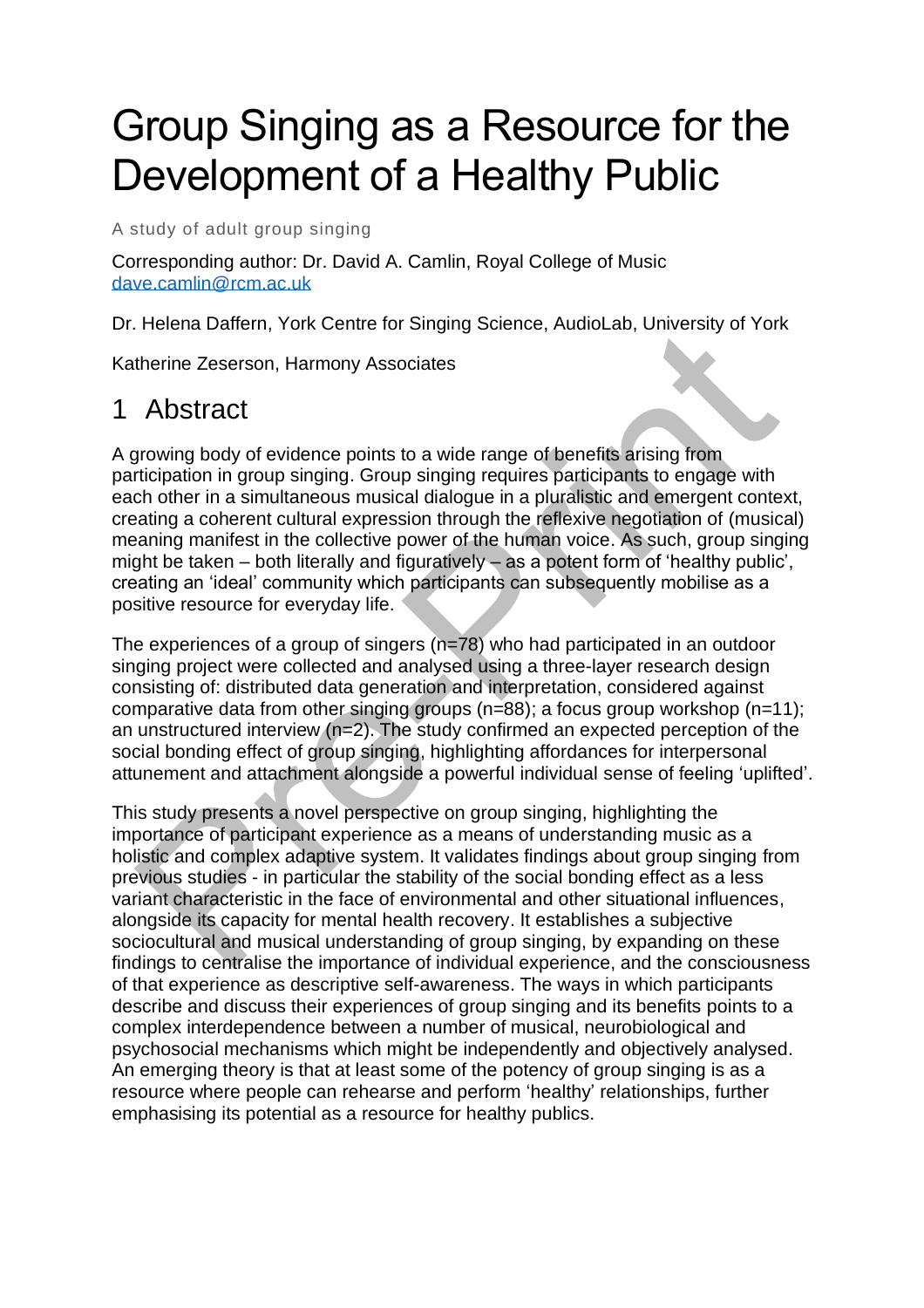## 2 Introduction

A significant body of evidence points to the positive health and wellbeing benefits associated with group singing (Skingley and Bungay, 2010; Clift, 2013; Coulton *et al.*, 2015; Fancourt *et al.*, 2016; Williams, Dingle and Clift, 2018; Dingle *et al.*, 2019) which have broad appeal to a wide public (Eno, 2008; Burkeman, 2015). This article contributes to such discussion by further illustrating the importance of representing participants' personal perspectives of group singing (Dingle *et al.*, 2019, p. 10) through an analysis of their experiences. This approach enhances a more scientific understanding of the natural processes involved, illuminating the complex ways in which group singing might produce its benefits, and highlighting some of its essential characteristics.

While 'participation in singing groups confers significant benefits in terms of mental aspects of quality of life' (Coulton *et al.*, 2015) a detailed understanding of these complex benefits are still emerging. The recent NICE report on group singing and older people suggests: 'the committee… noted that it is unclear whether it is the singing itself that produces the benefit, the group-based nature of the activity or something else (NICE, 2015, p. 23).

Perhaps the reason this 'something else' eludes comprehension is because the benefits of group singing consist of a set of interdependencies that might be thought of as an 'adaptive complex' i.e. where 'the functional significance of each characteristic is amplified by the others' (Whiten, 2007, p. 155). A comprehensive understanding of any single dimension of the wellbeing effect of group singing is confounded by its many other variable dimensions, and controlling for these variables becomes harder to do as the increasing complexity of their interdependence emerges. Focusing on participant experience provides a way of illuminating this complex interdependence, helping to ground scientific knowledge in the complex reality of people's lived experiences.

Music might be thought of as a polyvalent system, in that its meaning and value can be expressed in a diverse set of complementary dimensions. Even more passive experiences such as musical listening 'occur in a complex interplay between the listener, the music, and the context' (Västfjäll, Juslin and Hartig, 2013, p. 408), while more complex forms of 'musicking'<sub>1</sub> (Small, 1998) – such as participating in and performing music – activate a wide range of interconnected effects, benefits, meanings and significances.

Some of these 'paramusical' (Stige *et al.*, 2013, p. 298) effects include: music's impact on our sense of self and our social and personal identity (DeNora, 2000); its capacity for producing or facilitating 'strong' experiences (Gabrielsson, 2011); its eudaimonic effect, or positive impact on our health and well-being (Ryan and Deci, 2001; Bailey and Davidson, 2005; Livesey *et al.*, 2012; Creech, 2014; Shakespeare and Whieldon, 2017); and its capacity to facilitate trust and cooperation, social cohesion, community formation and transformation (Buglass and Webster, 2004;

<sup>1</sup> 'to take part, in any capacity, in a musical performance, whether by performing, by listening, by rehearsing or practicing, by providing material for performance (what is called composing), or by dancing.' (Small 1998, p.9)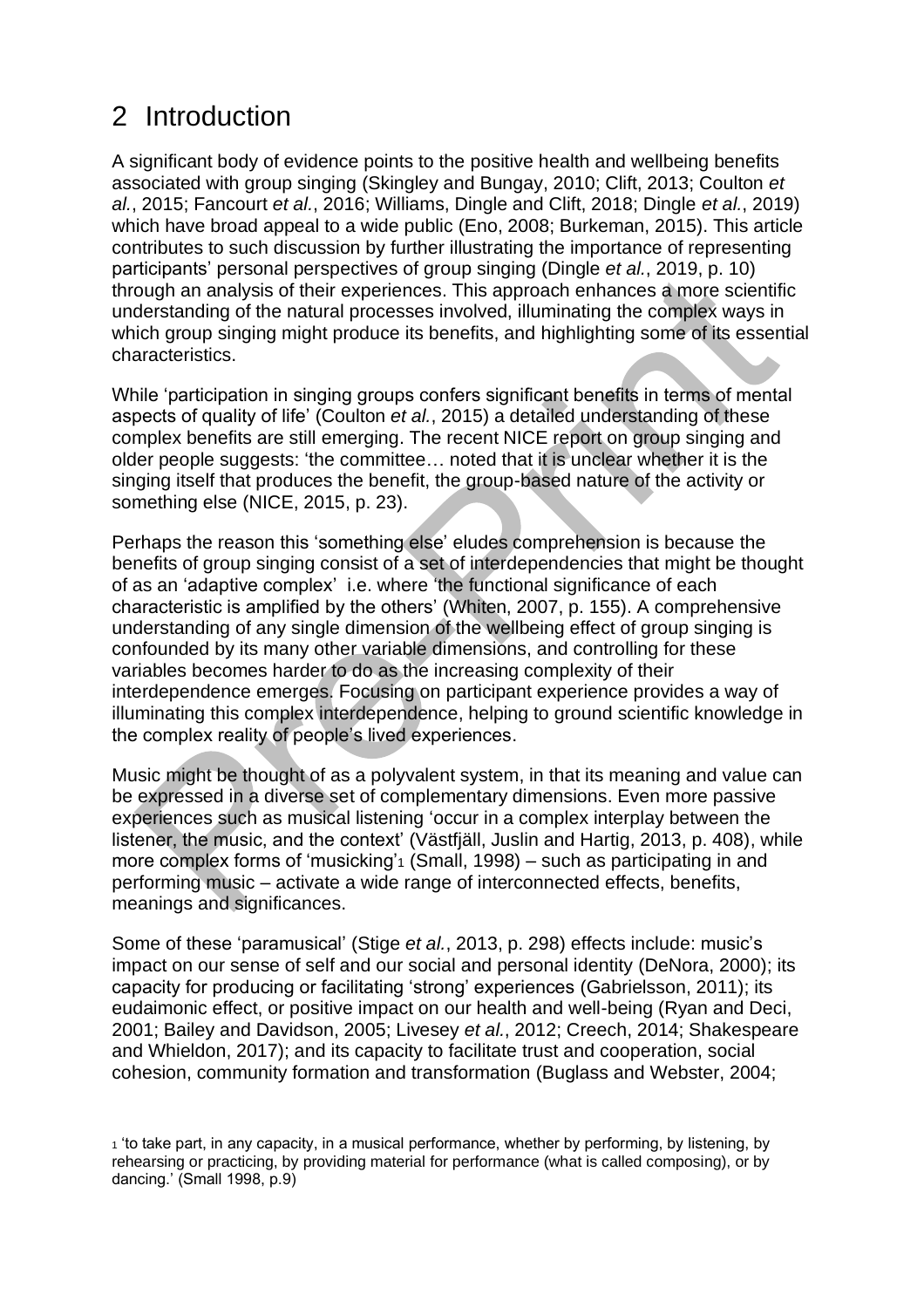Bailey and Davidson, 2005; Belfiore and Bennett, 2008; Turino, 2008; Livesey *et al.*, 2012; DeNora, 2013; Hallam, 2015; Bartleet, 2016; Elliott, Silverman and Bowman, 2016; Bartleet and Higgins, 2018). These effects might be seen to arise from within two broadly complementary musical traditions of performance and participation i.e. the aesthetic traditions of the public performance of musical works on the one hand, and participation in musical activities on the other. A number of writers (Elliott, 1995; Small, 1998; Turino, 2008; Elliott and Silverman, 2013, 2014) have consistently advanced a philosophy of music which recognises that this binary characterisation of music is misleading and simplistic. The complex network of benefits and effects might more rightly be said to arise across a continuum of creative tension between these two musical dimensions, emphasising the unifying character of the 'paramusical' as a 'third' dimension (Camlin, 2014, 2016) which is pertinent in the formation of healthy publics.<sup>2</sup>

A feature of all human society, group singing is perhaps the most accessible form of music-making, and undertaken as a very diverse set of practices across all cultures, from the entirely participatory traditions found within everyday 'social life' (Turino, 2008) through to the highly presentational forms of the concert hall. Previous studies have highlighted the potential of group singing as a cost-effective activity with benefits that can be accessed by a broad population, including those in recovery of their mental health (Clift and Morrison, 2011; Coulton *et al.*, 2015; Clift, Manship and Stephens, 2017; Dingle *et al.*, 2017; Shakespeare and Whieldon, 2017; Williams, Dingle and Clift, 2018). In relation to the treatment of Persons With Dementia (PWDs), singing is already identified as a means of 'promoting the well-being of family members' as well as the PWDs themselves, at least in the medium term (Särkämö *et al.*, 2013, p. 648), suggesting its value as a form of 'mutual recovery' (Crawford *et al.*, 2013, 2015, p. 149).

The benefits of group singing can be expressed in terms of both individual and interpersonal effects, underpinned by musical, neurobiological, communicative and cultural interdependences.

## 2.1 Individual Effects

Listening to and performing music generally modulates levels of a variety of hormones (Levitin, Mallik and Chanda, 2017, p. 1), with group singing particularly implicated (Fancourt *et al.*, 2016, p. 2), especially in the production of oxytocin (Macdonald and Macdonald, 2010, pp. 12–14). The production of endorphins also provides a neurohormonal underpinning of the social bonding effect during group musical activities because of the synchronous exchanges which group musical activities facilitate (Tarr, Launay and Dunbar, 2014, pp. 1–2). There are of course challenges in isolating the effect of any one of these neurohormones, because of their co-variance within musical experience (Tarr, Launay and Dunbar, 2014, p. 5).

There is a similar growing body of evidence for the individual benefits of group singing in terms of wellbeing (Clift, 2013; Clift, Manship and Stephens, 2017; Shakespeare and Whieldon, 2017; Dingle *et al.*, 2019), emotion regulation (Dingle *et* 

<sup>2</sup> And bearing some similarity to the thematic categorization of participant experience into personal impact, social impact and functional outcomes (Dingle *et al.*, 2013, p. 8)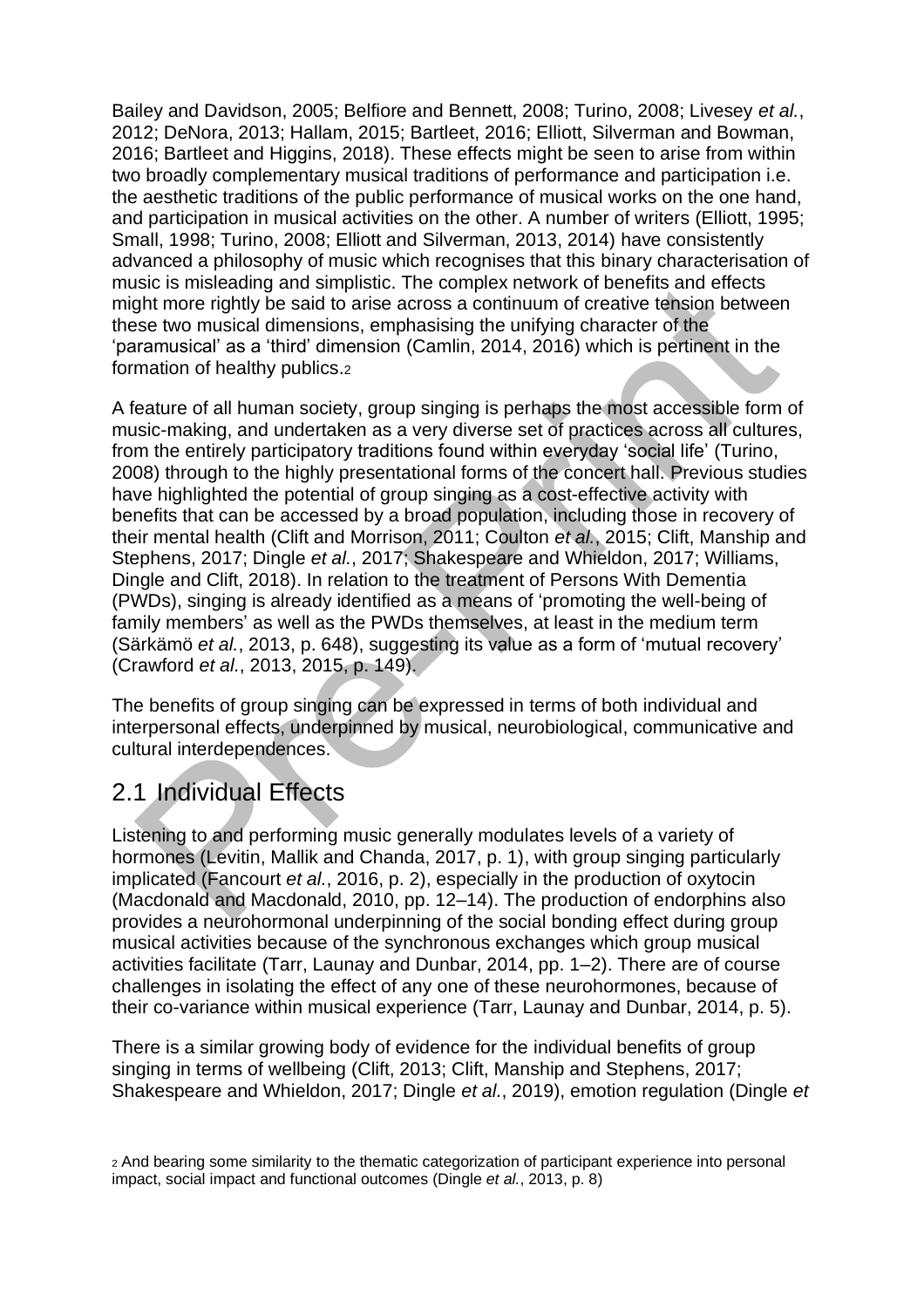*al.*, 2017) and physical health, particularly in relation to respiratory function and treatment of Parkinson's Disease (BBC Health Check, no date; Kreutz *et al.*, 2003, 2004; Skingley *et al.*, 2011; Clift *et al.*, 2013; Morrison and Clift, 2013), again with similar challenges relating to isolating particular effects because of the polyvalent complexity of group singing as an activity.

## 2.2 Interpersonal Effects

Much of the research into group singing - and music more generally - emphasises its social dimension (Livesey *et al.*, 2012; Welch *et al.*, 2014), even though a medical understanding of wellbeing has tended to focus on the impact on the individual, rather than the group. What lies at the heart of musical activity is the co-construction of a social reality through music, binding each individual to the other individuals, to the whole group, and often with those listening. Cultural anthropology has an established understanding of the relational aspects of performance and art making as a core ritual in community building, community thinking and the rehearsal of social roles, where 'musical performance is a part of its social setting' (Chernoff, 1979, p. 153), as a manifestation of shared social and cultural values, and where 'people express their opinions by participating' (p.153). An inter-personal understanding of group singing is therefore a way of enhancing current intra-personal knowledge with a broader perspective that accounts for this co-cultural phenomenon.

As the NICE (2015) report implies, because social isolation and loneliness are established indicators of a heightened risk of premature mortality (Holt-Lunstad *et al.*, 2015, p. 247), at least part of the wellbeing effect of group singing might arise because it is a primarily social activity. The potential of group singing as a resource for healthy publics can therefore be made on the basis of its interpersonal affordances. Being socially active can in itself be 'an important predictor of health outcomes' (Dingle *et al.*, 2013, p. 3) and (von Lob, Camic and Clift, 2010) highlight the important relationship between *inter*-personal and *intra*-personal mechanisms implicated in group singing in psychosocial terms. This understanding of the social mechanisms which underpin the eudaimonic potential of group singing can be enhanced by an additional consideration of both the musical and neurobiological mechanisms which may also be implicated, with recent studies pointing to the complex ways in which music and neurobiology entangle themselves (Vickhoff *et al.*, 2013).

#### Musical entrainment

At the heart of an understanding of the power of music as a mediator of social experience is the phenomenon of 'entrainment' (Clayton, 2012). Musical entrainment is 'a phenomenon in which two or more independent rhythmic processes synchronize with each other' (Clayton, Will and Sager, 2004, p. 1). As entrainment entails 'the shared synchronisation of internal oscillators' (p.99) it might also extend to other musical features such as the synchronization of vibrato between singers (Daffern, 2017). The stronger the entrainment effect between performers, the more the sound can be collectively controlled to produce particular musical effects (e.g. vocal 'blend') which can in turn have a positive affect for those participating and / or listening.

Implicated within this synchronisation of musical features between individuals and across groups of musical agents is therefore the collective activation of the mirror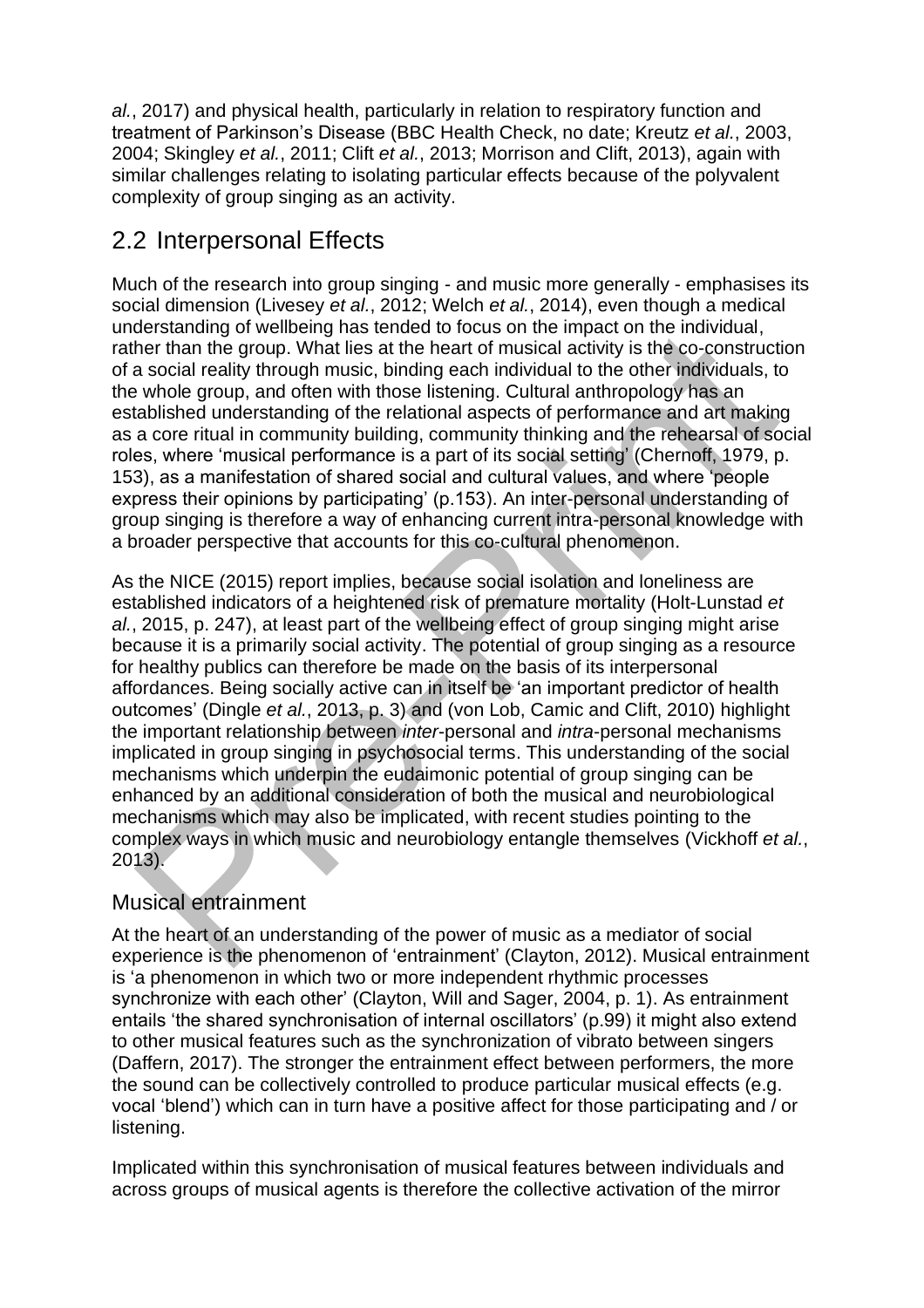neuron system (MNS) (Molnar-Szakacs and Overy, 2006, p. 235) as a way of establishing and maintaining such synchronisation. However, rather than a mechanical or metronomic adherence to a fixed pulse, entrainment theory suggests that 'if two rhythms are entrained, they do not necessarily fall precisely into phase with one another' (Clayton, 2012, p. 50). It is precisely the 'participatory discrepancies', which Keil identified as the power of music, whereby music must be out of time and tune to be valuable and involving (Keil, 1987, p. 275), which facilitate and inspire participation (Turino, 2008, p. 45).

This negotiation of self and other in relation to music, of coming in and out of phase with the musical contributions of the other performers or participants in a 'simultaneous dialogue' (Barenboim, 2009, p. 20), leads to what (Tarr, Launay and Dunbar, 2014) refer to as the phenomenon of 'self-other merging':

'When our own actions match those of another's, it is possible that the intrinsic and extrinsic engagement of neural action-perception networks make it difficult to distinguish between self and perceived other, thus creating at least a transient bond between the two.' (p.3)

#### Resonance Circuitry

Through these various processes, one can see how music can help to facilitate bonds of trust and attachment, as the resulting synchrony is qualitatively similar to that experienced through similar non-musical bonds of emotional attachment: 'the mammalian nervous system depends… on a system of interactive coordination, wherein steadiness comes from synchronization with nearby attachment figures. We call this mutually synchronizing exchange *limbic regulation*' (Lewis, Amini and Lannon, 2001, p. 84). In other words, the metaphorical relationship implied through musical synchronous exchange can become a proxy for an altogether deeper form of human attachment which underpins wellbeing.

The notion of interpersonal neurobiological 'attunement' (Siegel, 2012, 2016), whereby individuals 'attune' to others is observable through the synchronisation of various neurobiological processes (Siegel, 2015). A key element of the phenomenon of interpersonal 'resonance' is the recognition of it as a shared experience, which explains why it might contribute positively to the experience not just of social bonding, but also the underlying neurobiological mechanism of the experience of 'love' (Lewis, Amini and Lannon, 2001; Dunbar, 2013, pp. 16–19; Camlin, 2015, 2019a):

When we attune to others we allow our own internal state to shift, to come to resonate with the inner world of another. This resonance is at the heart of the important sense of "feeling felt" that emerges in close relationships. (Siegel, 2011, p. 27)

Viewed in this way, one might hypothesise that at least part of the wellbeing effect of group singing arises not just through a synchronisation of participants' neurobiology to produce particular musical entrainment effects, but also the other way round, with the production of those musical effects reinforcing interpersonal attunement and consequent individual wellbeing, a mutually-reinforcing and complex adaptive process.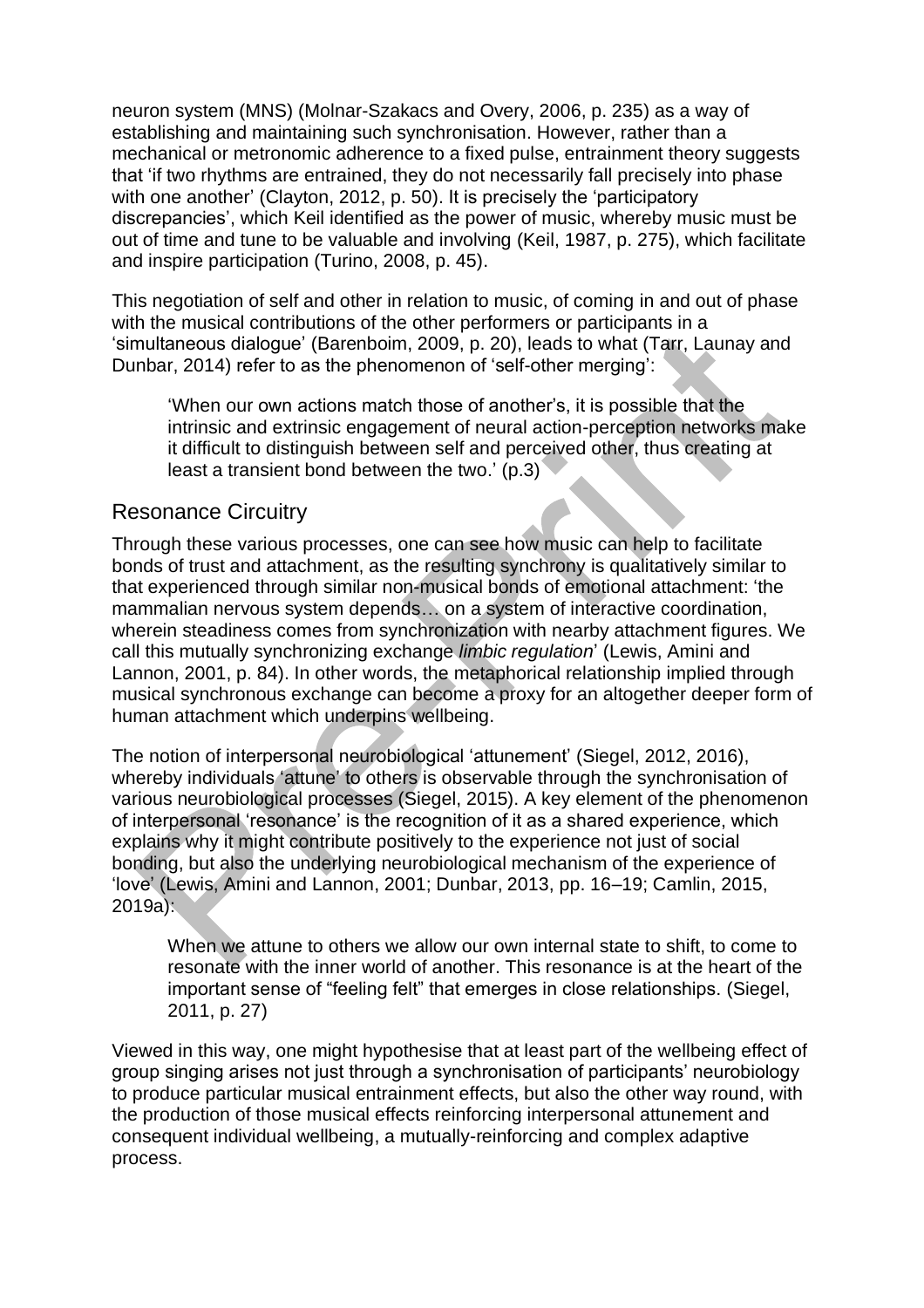#### Music as a Communicative Medium

The complexity of music as a way of being in relationship with others is made still *more* complex when one considers some of its other communicative functions. A number of theorists have drawn comparisons between music and language as systems of communication (Sloboda, 1986; Miell, MacDonald and Hargreaves, 2005; Mithen, 2007; Malloch and Trevarthen, 2010), while (Cross and Woodruff, 2009) advance a model of music as a communicative medium which recognises three complementary dimensions: a motivational-structural dimension, a culturally-enactive dimension, and a socio-intentional dimension (p.8).

When *added to* the foregoing complexity of the various neurohormonal activations involved, inter-personal and intra-personal considerations, the musical elements themselves and how the phenomenon of entrainment threads through all of the above, one gets a clear sense of the complex nature of meaning which underpins musical experience. Isolating and observing any one aspect of music's agency not only proves to be exceedingly challenging, it also highlights how easy it would be to de-nature the whole phenomenon under investigation, by removing or controlling for dimensions which in the natural course of things may be co-constituents in the production of meaning.

## 2.3 Methodological Justification

To consider group singing as a health-supporting activity in the same way as, for example, diet or exercise, it is important to understand the mechanism/s through which it achieves its effects. However, because of the complex and interdependent nature of these mechanisms, measuring isolated phenomena may be insufficient in revealing the full extent of what is happening during the activity.

Focusing on participant experience - as a way of illuminating some of the already complex meanings within this sympathetic entanglement of multiple dimensions might be seen as introducing an unnecessary additional level of complexity. However a subjective understanding of experience can provide greater clarity. Rather than attempting to measure and quantify the various inter-relationships implicit in the complex web of meaning described above, the approach taken in this study focuses instead on a combination of analysing the stories participants tell about their experiences, and the sense they make of those experiences through 'self-signification' against a set of pre-determined categories. Emphasising how personal and collective 'beliefs, practices, values, and social processes' (Hinchliffe *et al.*, 2018, p. 3) can condition meaning, the method builds understanding of the significance which individuals attach to their experience of group singing and its assumed benefits.

The approach of comparing participants' narrative accounts does not ignore the complexity surrounding the wellbeing effect of group singing, rather it starts from a position of understanding people's experience of it, and from there looks for any characteristics which might be more universal. The validity of such insights can be strengthened when correlated with the empirical findings of more scientific studies, as well as illuminating any 'dissonance' between the scientific data and people's actual experiences.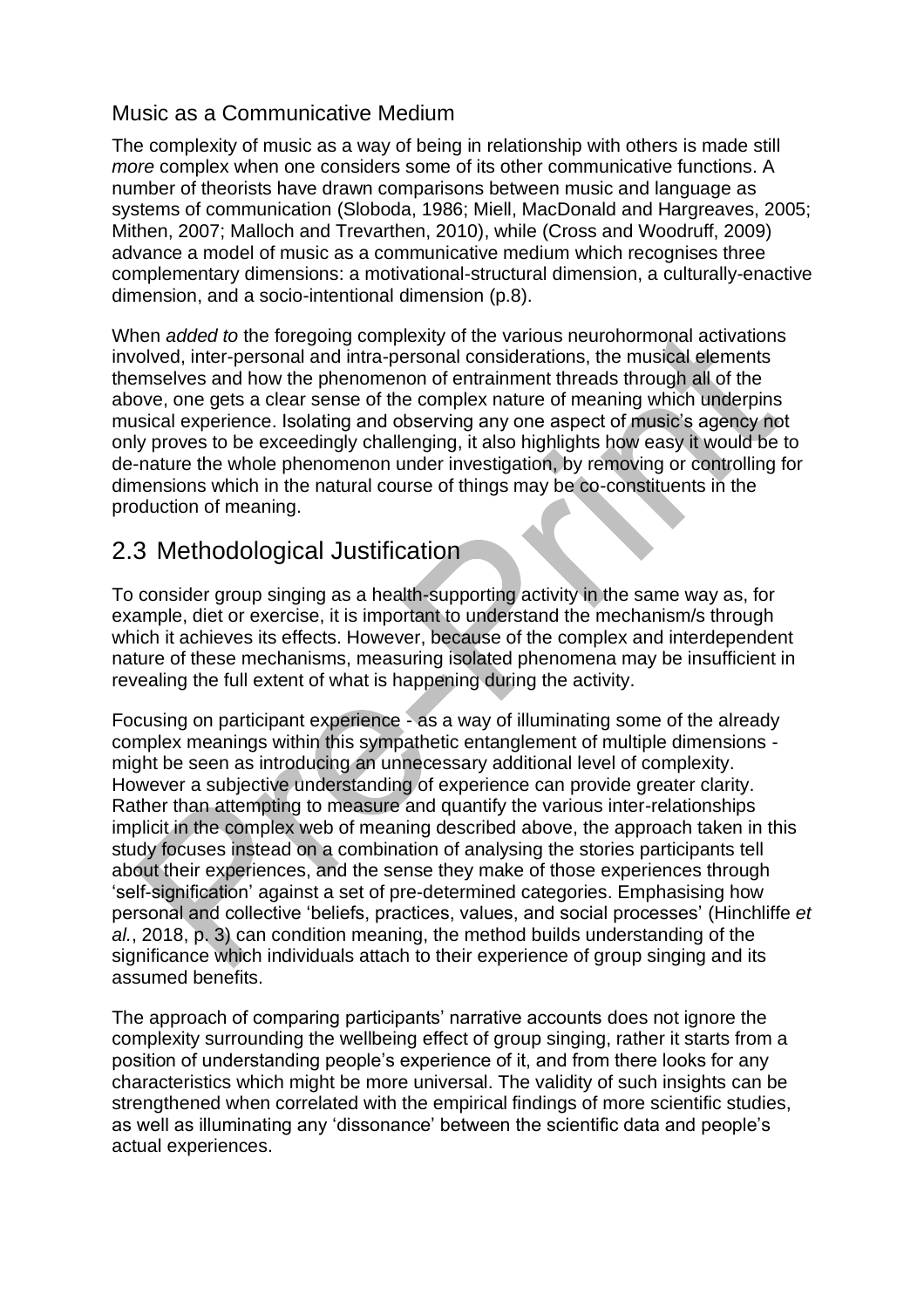## 3 Methodology

Addressing the need 'to select a means of data collection and communication that accurately represents both the outcomes / impacts of arts interventions and the experiences of research subjects' (Skingley, Bungay and Clift, 2011), this study used an 'integrative' (Plowright, 2010) methodological approach to collect and analyse 'layers' of data arising from a sequence of three inter-connected methods:

- Layer 1: Distributed data generation and interpretation  $(n=78)$  via Sensemaker® software app
- Layer 2: Focus Group workshop (n=11)
- Layer 3: Unstructured interview (n=2)

### 3.1 Participants

Participants were recruited from the 'Fellowship of Hill and Wind and Sunshine'<sup>3</sup> project (National Trust, no date), which took 4 groups of 50-60 amateur singers to sing on Lake District summits. Most singers were involved in regular choirs led by musicians from the vocal group, Mouthful (Mouthful, no date)4, within the 'Natural Voice' (Natural Voice Network, no date; Bithell, 2014) tradition of aural learning, and they attended singing workshops specific to the Fellowship project. 78 of the Fellowship singers (51F 27M) participated in the study. A sub-set (n=11) of Fellowship participants (8F, 3M) participated in the Layer 2 focus group discussion, and 2 (2F) participants with therapeutic professional backgrounds participated in the Layer 3 unstructured interview.

A comparison project collected data from (n=88) singers (67F, 21M) across 24 regular UK community choirs, again with the majority led by musicians from Mouthful and in the 'Natural Voice' style but not combined with a specific outdoor walking project. These data are referred to as non-Fellowship and are used for comparison with the Fellowship dataset in Layer 1. Some of these singers may have also been involved in the Fellowship project but due to anonymity these data aren't known and they are treated separately throughout.

Participation in the research was voluntary, and respondents consented to participate as a pre-requisite for participation, retaining the right to withdraw from the project at any time.

<sup>3</sup> An award-winning project commissioned by the UK National Trust and funded by AHRC and Arts Council England, which involved the vocal group Mouthful taking large groups of singers onto UK mountains summits to perform a song cycle commemorating the gift of land containing 14 mountain summits by a local mountaineering group in 1923.

<sup>4</sup> including one of the researchers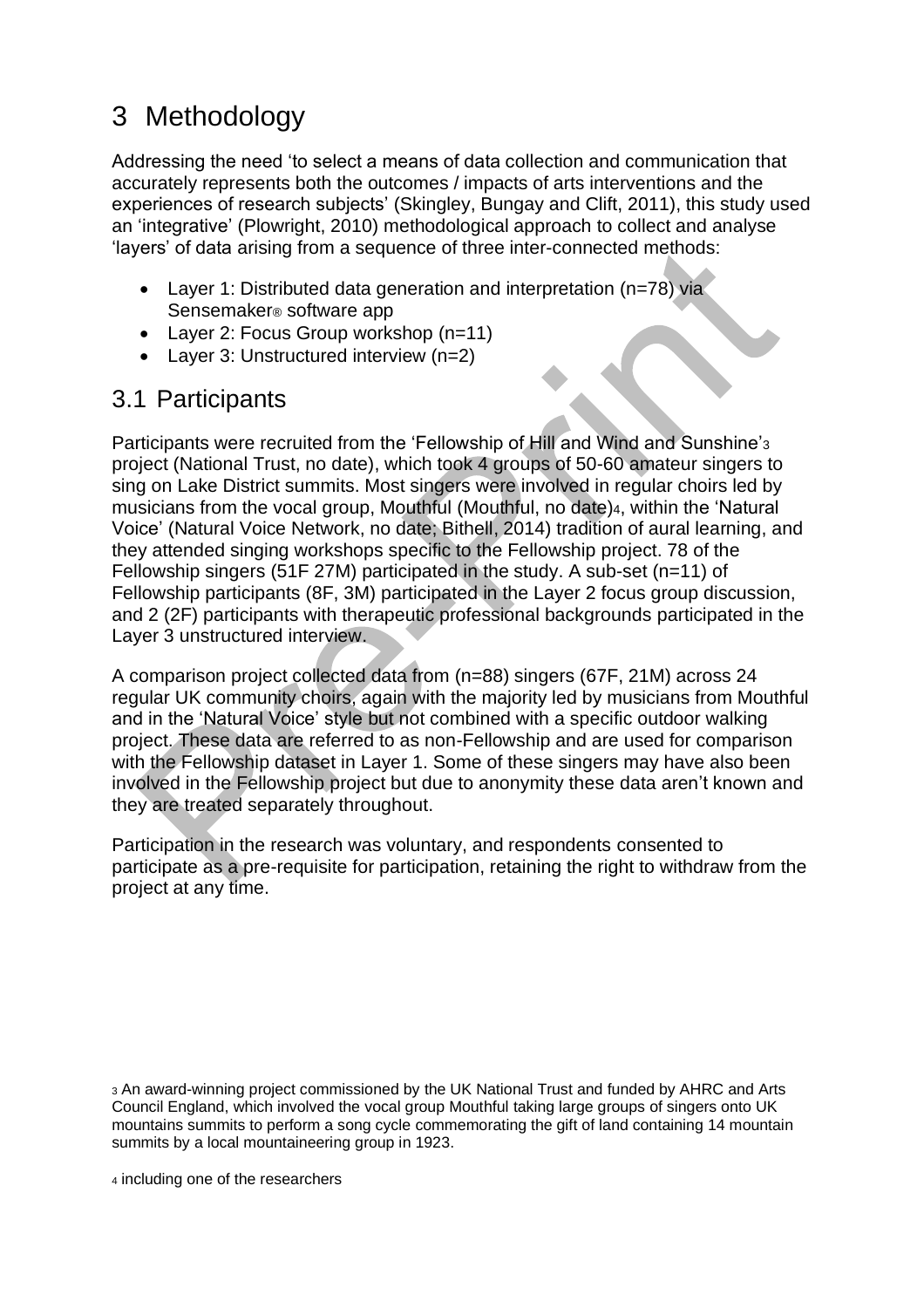## 3.2 Methods

#### Distributed Data Generation / Interpretation

In the first layer of research, qualitative data in the form of personal narrative accounts were collected via a process of distributed data generation (Snowden, 2016) using the Sensemaker® software app. Involving participants in a process of 'self-signification' (Cognitive Edge, no date) of their experiences in this way – albeit against a series of categories pre-determined by the research team in the research design stage - helped to limit any implicit bias arising from the pre-existing relationship between researcher/s and participants.

Following their singing experience, each respondent used the Sensemaker® software app to choose from one of three 'prompt' questions to stimulate a response in the form of a story 'fragment' or micro-narrative:

- i. Tell a story about an experience that influenced your decision to participate / not participate in group singing.
- ii. Fast forward to a time in the future where you have to teach a younger person a lesson in the value of group singing. What experience would you share?
- iii. You are being interviewed by the local media after singing in a group at a recent event. What would you say?

Participants were encouraged to respond in written form but could also use photographs or audio / video recordings if they felt it was appropriate. Eleven respondents marked their micro-narrative as 'private', which excluded its content from any thematic analysis, although their 'self-signification' interpretation was still included in the geometric analysis of data.

Participants 'interpreted' their story after submission by mapping it against a series of 'signifier sets' i.e. placing a mark within a series of triangular ternary graphs representing three equally positive dimensions of the experience (see figure 1). The process of plotting their experience against a ternary graph 'helps the user to think in a broader, more holistic context by collapsing three options/descriptors/topics into one indication' (Brown *et al.*, 2017, p. 683), providing 'enough cognitive load to force the person signifying to think about placement,' whilst avoiding' the more traditional good-bad type scale' (Snowden 2011 p.230). In the face of the multiple ways in which a group singing experience might be seen to produce a range of beneficial outcomes - e.g. personal impact, social impact, functional outcomes (Dingle *et al.*, 2013, p. 8) - the ternary graph provides a means of understanding the relative significance of those different benefits in the personal interpretations of participants, which introduces a methodological rigour to approaching the complexity of personal experience.

Each signifier set represented either ideas in current literature about music and group singing, discussed in Section 2 of this paper , or was 'polymorphic' in the sense that it was part of a core group of 14 such sets, used across the whole of the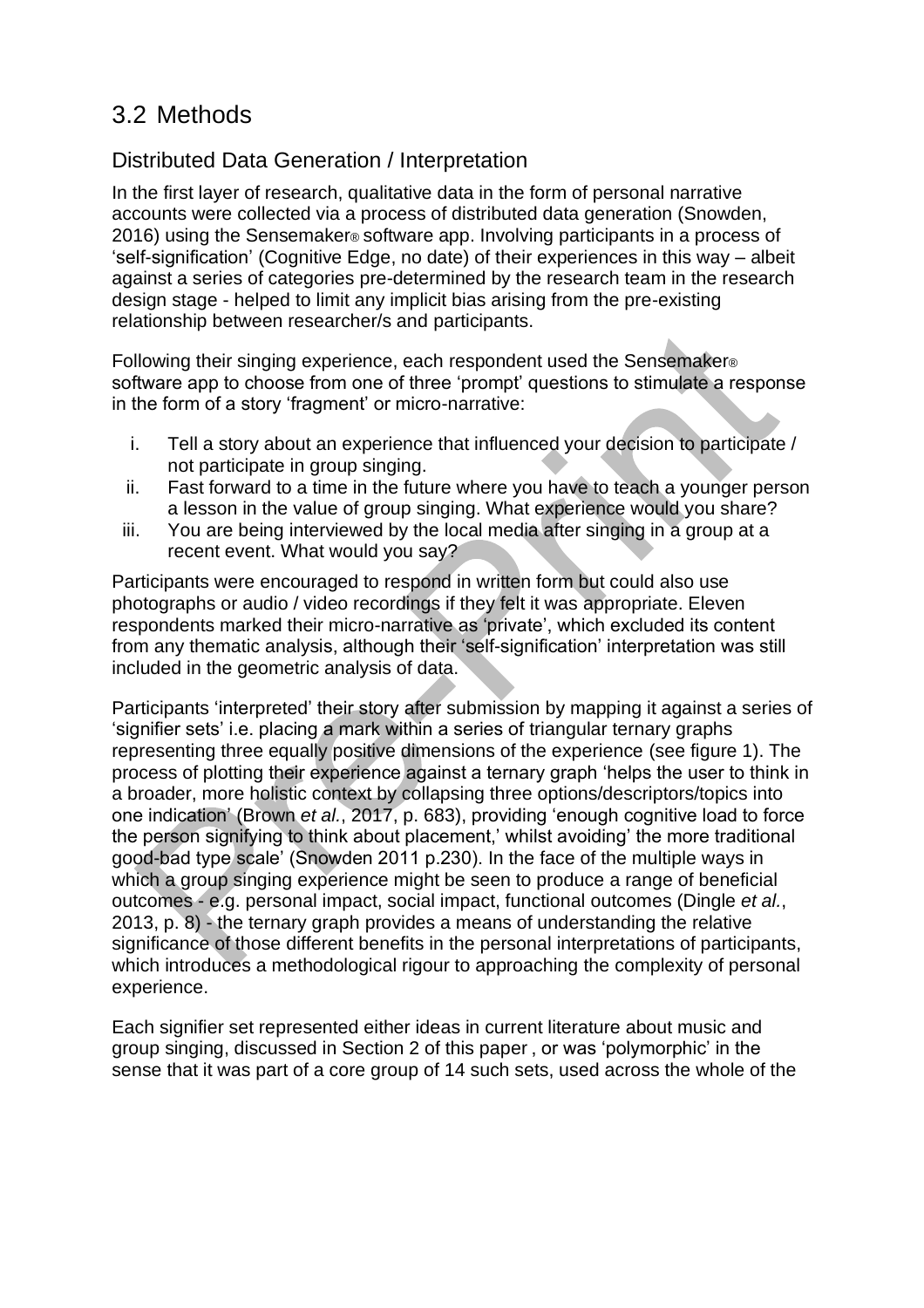international 'Making of Meaning' project (Cognitive Edge, no date) which uses Sensemaker® as a methodology5.

Figure 1 shows an example of the signification interface on an Apple desktop computer:

#### 1. In the experience shared:



2. In the experience / story I shared, group singing:

Lifts me out of my everyday experience



Is good for my physical health Improves my mental well-being

#### Fig. 1 - Sensemaker® Signification Interface

Respondents interpreted their stories against six sets of signifiers 6:

- 1. Belonging: my people; me; my place
- 2. Experience: physical; spiritual; mental
- 3. Engagement: improvement; achievement; enjoyment
- 4. Value: aesthetic; paramusical; participatory
- 5. Environment: the group; the leader; the environment
- 6. Transformation: perceptual; somatic; environmental

The resulting signification data - large-scale graphical 'fitness landscapes' (Snowden, 2011, p. 226) of participants' interpretations of their experience within each signifier set - indicate patterns in the ways that respondents interpret their own narratives, as 'clusters' of emergent meaning. These graphical data were analysed through a broad geometric analysis. The stories themselves were then further analysed using Nvivo software to code and divide the data between the predetermined categories, and also to identify other emerging categories and themes. We expected that the Fellowship singers would attribute greater significance to the effect of the environment on their singing experience compared to the non-fellowship participants, singing under 'normal' conditions. We also expected that the Fellowship

<sup>5</sup> Signifier sets 1 (Belonging), 2 (Experience) and 6 (Transformation) were 'polymorphic'

<sup>6</sup> Participants were able to choose not to record a mark for any, or all, of the signifier sets by selecting n/a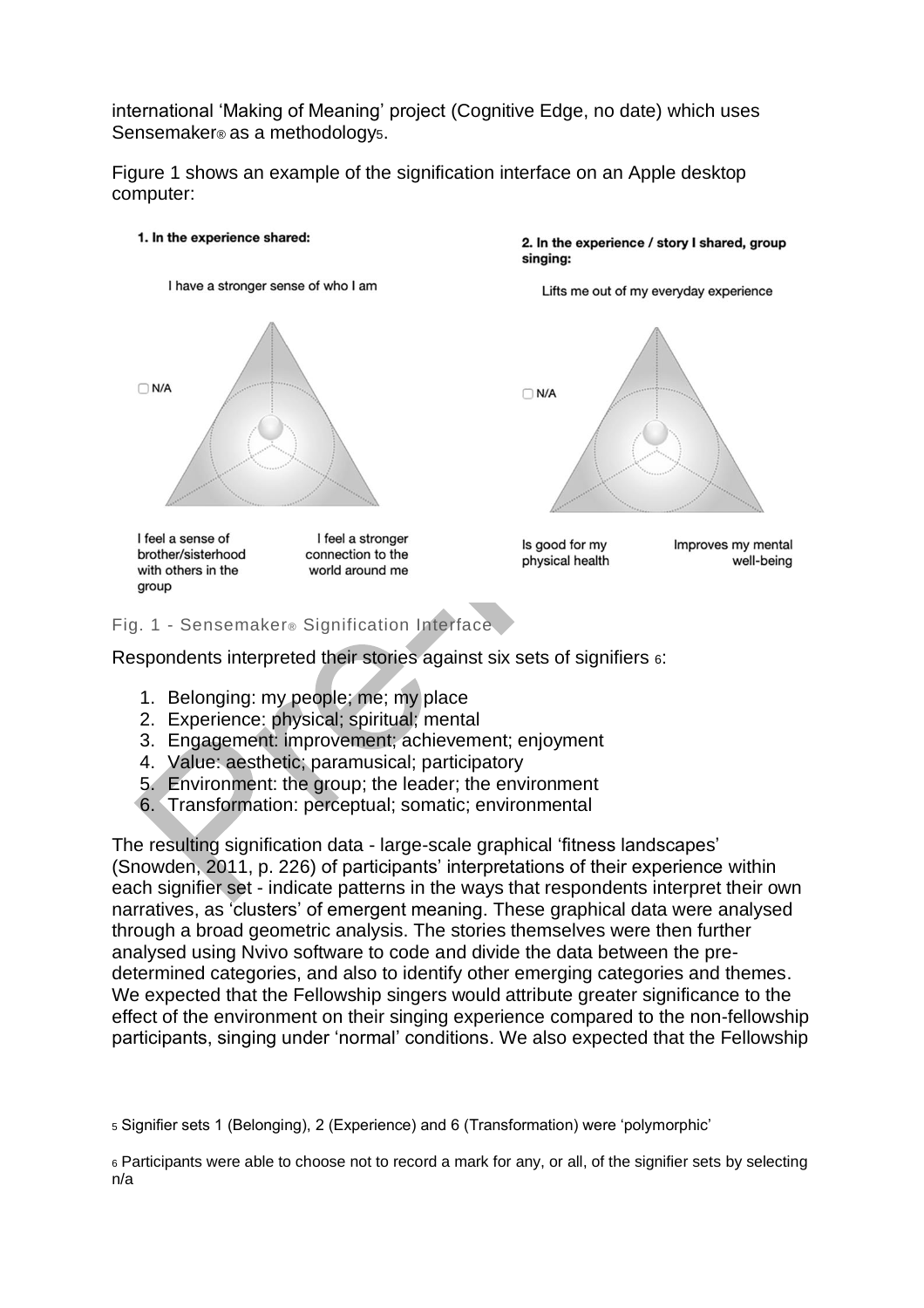singers would attribute greater significance to the considerable physical exertion required to participate in the project.

#### 'Theming' Workshop

Following the collection of participants' stories in Layer 1, a focus group of 11 respondents (7F 4M) from the Fellowship project were recruited by open invitation to participate in a 3-hour 'theming' workshop, involving them in a process of qualitative analysis of the transcripts and signification data from Layer 1. The objective here was not only to further draw out emergent themes, but also to facilitate participants' reflective and descriptive self-awareness, thereby increasing the impact of the study on those taking part. Layer 1 'non-private' data (micro-narratives and signification data) was circulated to the group beforehand. During the focus group workshop, three groups of three to four people were instructed to discuss the transcripts and the fitness landscapes and to identify what they saw as any emergent or important themes in the data. The groups were instructed to 'share air-time' so that the views of each person in the group had equal representation. They held simultaneous independent discussions without researcher input, before sharing their reflective interpretations with another group of participants, and subsequently participating in a whole group discussion facilitated by one of the researchers, where broad consensus around the emergent themes was agreed.

#### Focus Group Interview

To explore emerging themes in more detail, a further unstructured interview was organised between one of the researchers and two participants who had been involved in both previous layers of data collection, and who self-identified as having professional experience of therapeutic work, as a psychotherapist and a therapeutic social worker. The interview was unstructured, with an initial prompt from the lead researcher to discuss their experiences of both group singing and therapeutic work in relation to the previous discussions in the 'theming' workshop, leading to a full dialogue between them of a range of issues, with occasional prompts from the researcher to re-focus the discussion.

Audio recordings of both the focus group and subsequent interview were made, and a transcript of the discussions thematically analysed using a combination of the categories identified in Layer 1, as well as emergent themes.

## 4 Results

The resulting data were analysed through a combination of geometric analysis of participant 'self-signification' data in Layer 1 alongside thematic analysis of participant narratives and focus group data in Layers 1, 2 and 3. The layers produced rich data which we were able to cross-reference in the development / validation of our findings.

#### 4.1 Geometric Analysis of Distributed Data Generation and Interpretation

Within the Sensemaker® Analyst software, all of the signifying marks made by respondents within each triangular signifier set during the process of self-signification (above) appear within a single triangle or 'fitness landscape' (Snowden, 2011, p.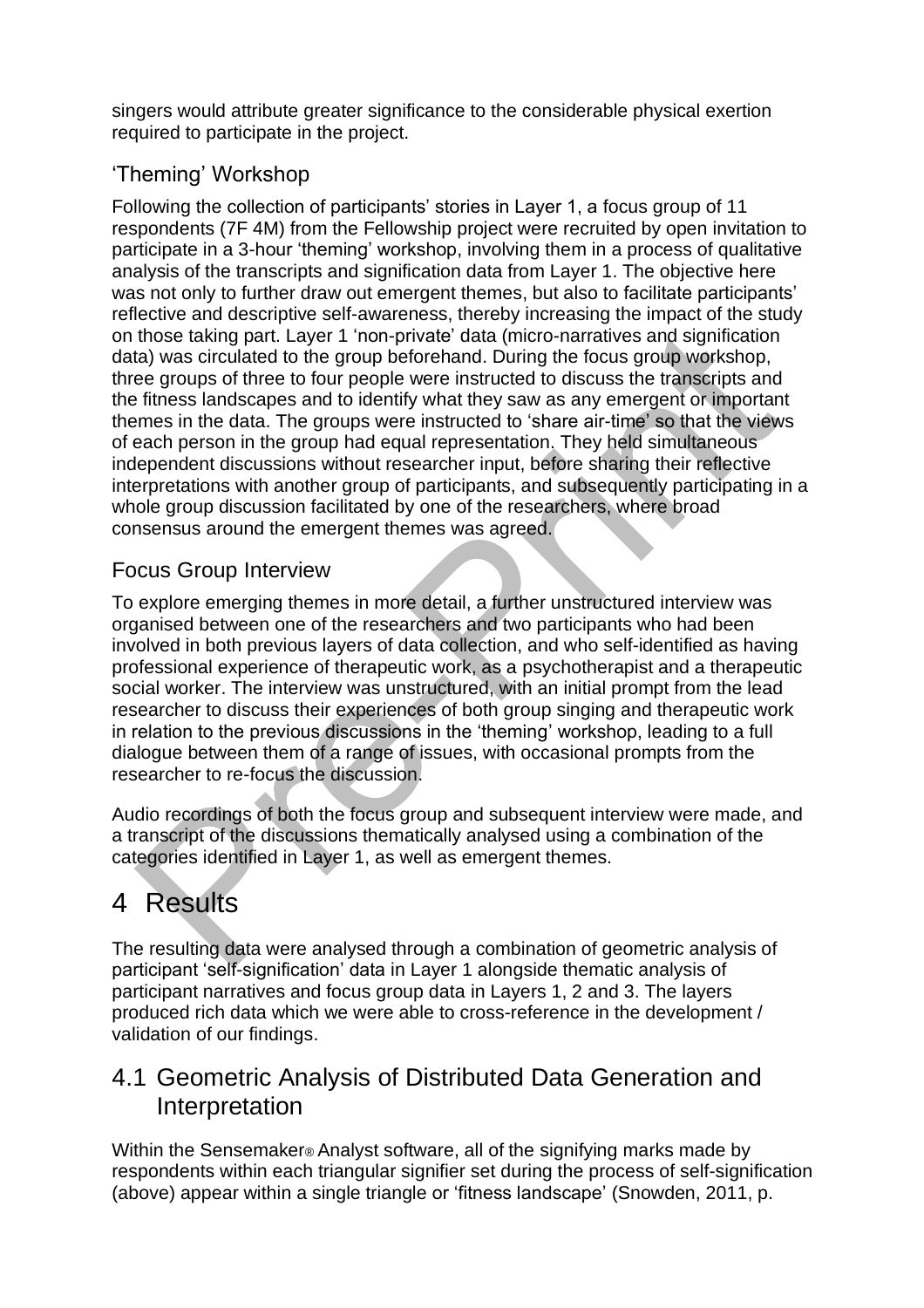226), thus affording a basic comparison of responses across 'three filters or scales, each representing the strength or weakness of one of the labels' (Snowden, 2011, p. 231). If one assumes that each axis of the triangle represents a scale of 0-100, then any mark placed within it will be plotted with reference to these three axes, as shown in Fig. 2:



#### Fig. 2 - Distribution of data across three axes within a triangle

For example, a mark placed at the very apex of the *b* axis would return a result of  $(a=0, b=100, c=0)$  and the same would be true of the other two axes. A mark placed exactly in the centre of the triangle would return a result of (a=33.3, b=33.3, c=33.3) suggesting an equal emphasis between dimensions. A mark placed elsewhere in the triangle is effectively emphasising either one, or two of the dimensions over the other/s. The closer to the apex of an axis, the higher the corresponding % along each axis, and the more that axis might be said to be emphasised over the other/s.

A more random distribution of marks would be expected to be evenly distributed across the different dimensions of the triangle, without observable 'clustering'. Hence, the first basic analysis is to visually observe patterns in the distribution of marks within each fitness landscape, especially where individual marks 'cluster' around a particular part of the triangle. In the geometric analysis which follows, it is assumed that any mark which returns a percentage score of 34 or more against any given axis is effectively emphasising it over at least one of the other axes. This does not therefore attempt to directly measure the strength of feeling with which a mark might have been placed against a particular dimension; however, it provides initial insight into the data from where to explore a more detailed thematic comparison of responses.

One of the advantages of using Sensemaker® is that a basic visual analysis of the fitness landscapes arising from the process of self-signification reveals patterns of signification which appear to be less stable, and hence less worthy of further investigation. Of the six sets of signifier, three (Engagement, Environment, Transformation) produced fitness landscapes with more even patterns of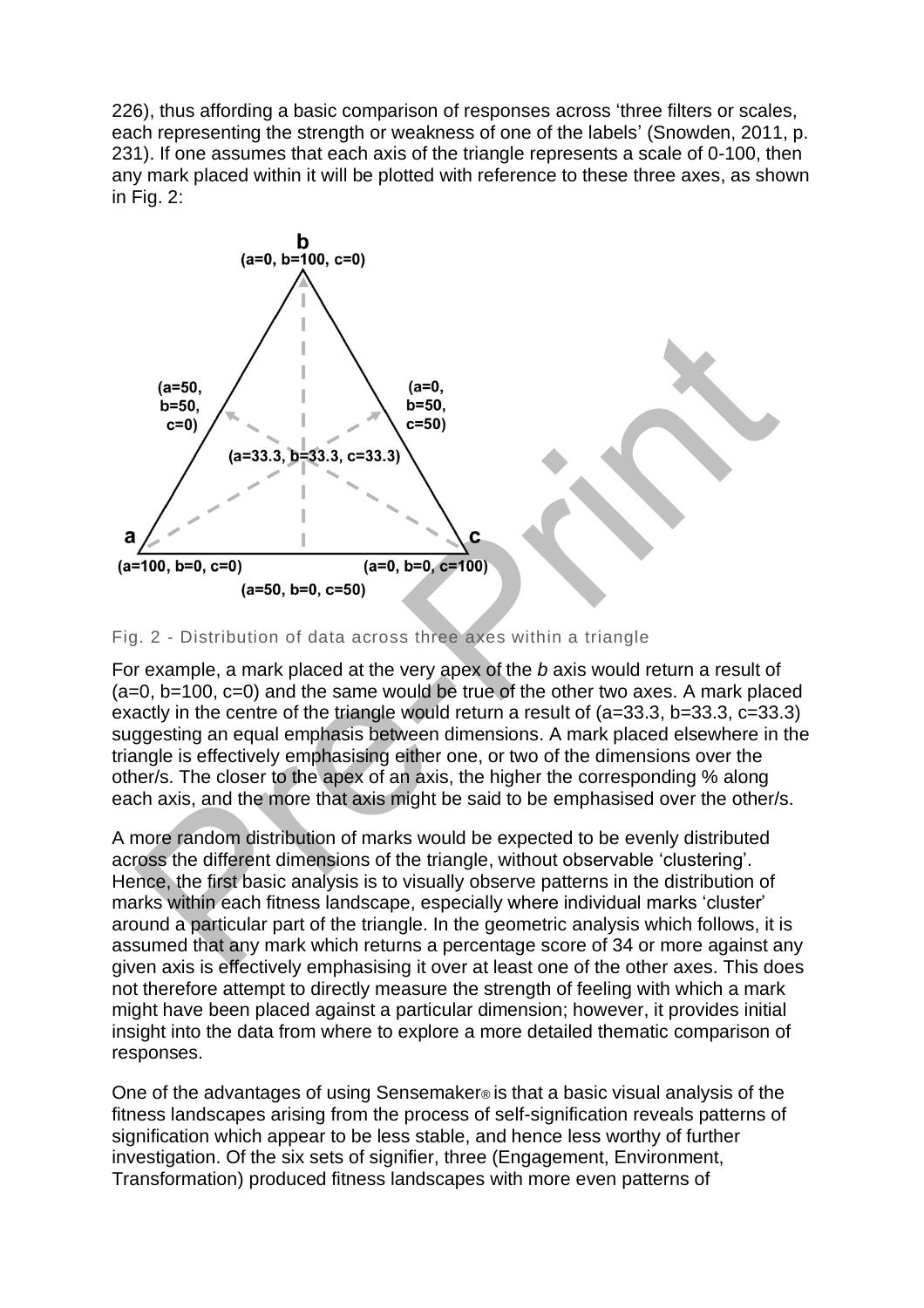signification, i.e. with responses more evenly spread across the three dimensions. Accordingly, these were excluded from further geometric analysis. The remaining three (Belonging, Experience, Value) revealed more visually observable patterns / clusters of data which warranted further investigation.

#### Belonging (Triad 1: My People, Me, My Place)

Figure 3 shows how respondents interpreted their experience against the three complementary dimensions of:

- Social / My People (I feel a sense of brother / sisterhood with others in the group);
- Personal / Me (I have a stronger sense of who I am);
- Situational / My Place (I experience a stronger connection to the world around me)

A comparison was made between the Fellowship singers (n=75) and the non-Fellowship singers (n=85), and similar patterns of signification were found:



Fig. 3 – Comparison of Responses for Belonging (Triad 1)

The number and percentage of responses rated 34% or above against each dimension:

- My People (Social)
	- o 76% of Fellowship responses (n=58)
	- $\circ$  74% of non-Fellowship responses (n=63)
- Me (Personal)
	- o 29% of Fellowship responses (n=22)
	- $\circ$  36% of non-Fellowship responses (n=31)
- My Place (Situational)
	- o 42% of Fellowship responses (n=32)
	- o 25% of non-Fellowship responses (n=21)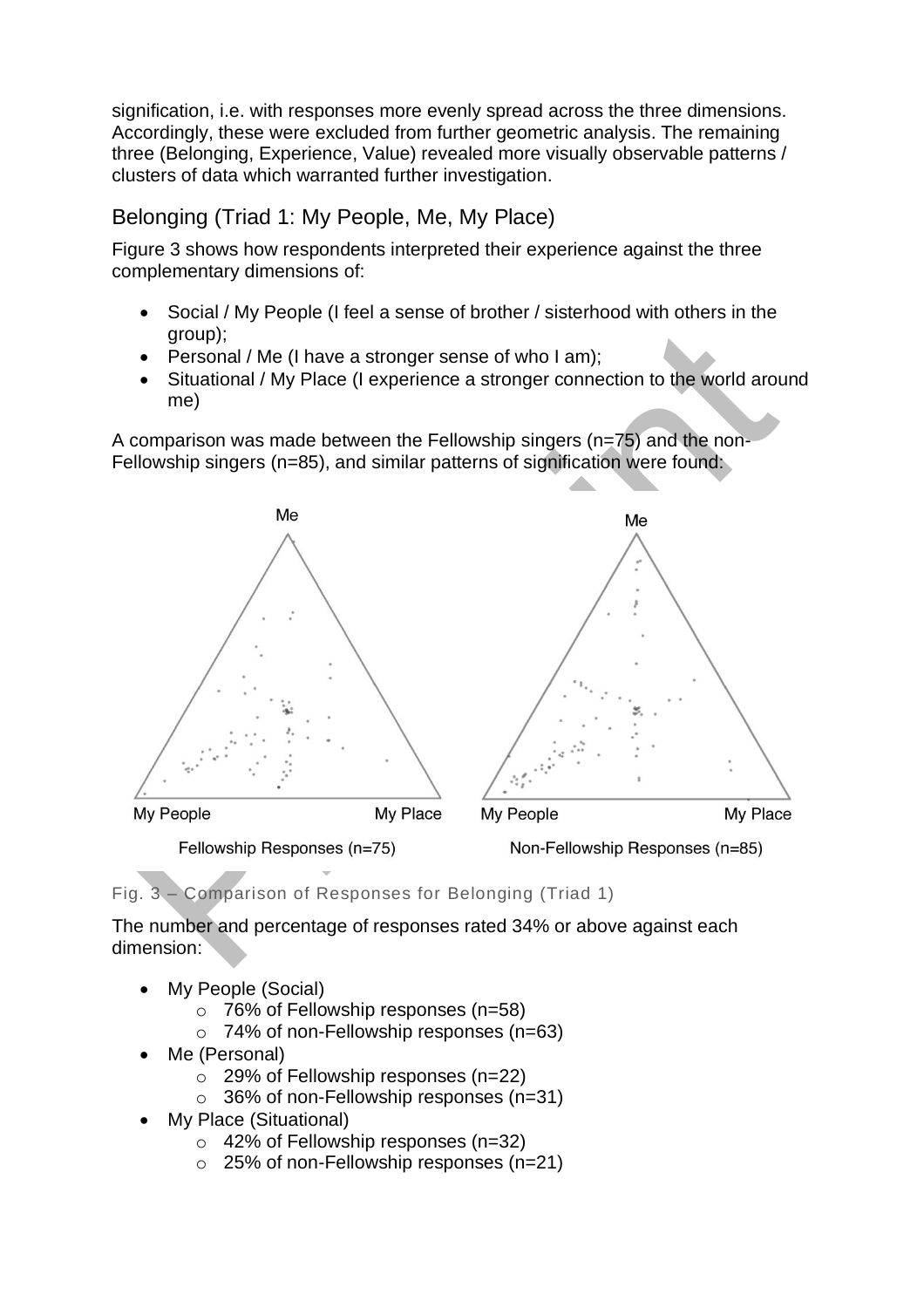The importance of the social dimension (My People) was similar across both groups, while My Place was emphasised more by the Fellowship participants. This confirms somewhat our expectation that the Fellowship singers would emphasise a 'sense of place' more strongly in their interpretation of their experience. However, while they do emphasise such an effect, it was not at the expense of the social impact of the experience.

#### Experience (Triad 2: Physical, Spiritual, Mental) (n=161)

Respondents interpreted their experience against three complementary dimensions of:



- **Physical** 
	- o 22% of Fellowship responses (n=17)
	- $\circ$  12% of non-Fellowship responses (n=10)
- **Spiritual** 
	- $\circ$  59% of Fellowship responses (n=46)
	- o 61% of non-Fellowship responses (n=51)
- **Psychological** 
	- o 65% of Fellowship responses (n=51)
	- $\circ$  64% of non-Fellowship responses (n=54)
- Spiritual / Psychological combined
	- $\circ$  99% of Fellowship responses (n=77)
	- o 96% of non-Fellowship responses (n=80)

Figure 4 shows that, again, respondents involved in the 'Fellowship' project (n=77) interpreted their experience in a similar distribution to the non-fellowship dataset, with an overall emphasis towards spiritual and psychological over physical. There is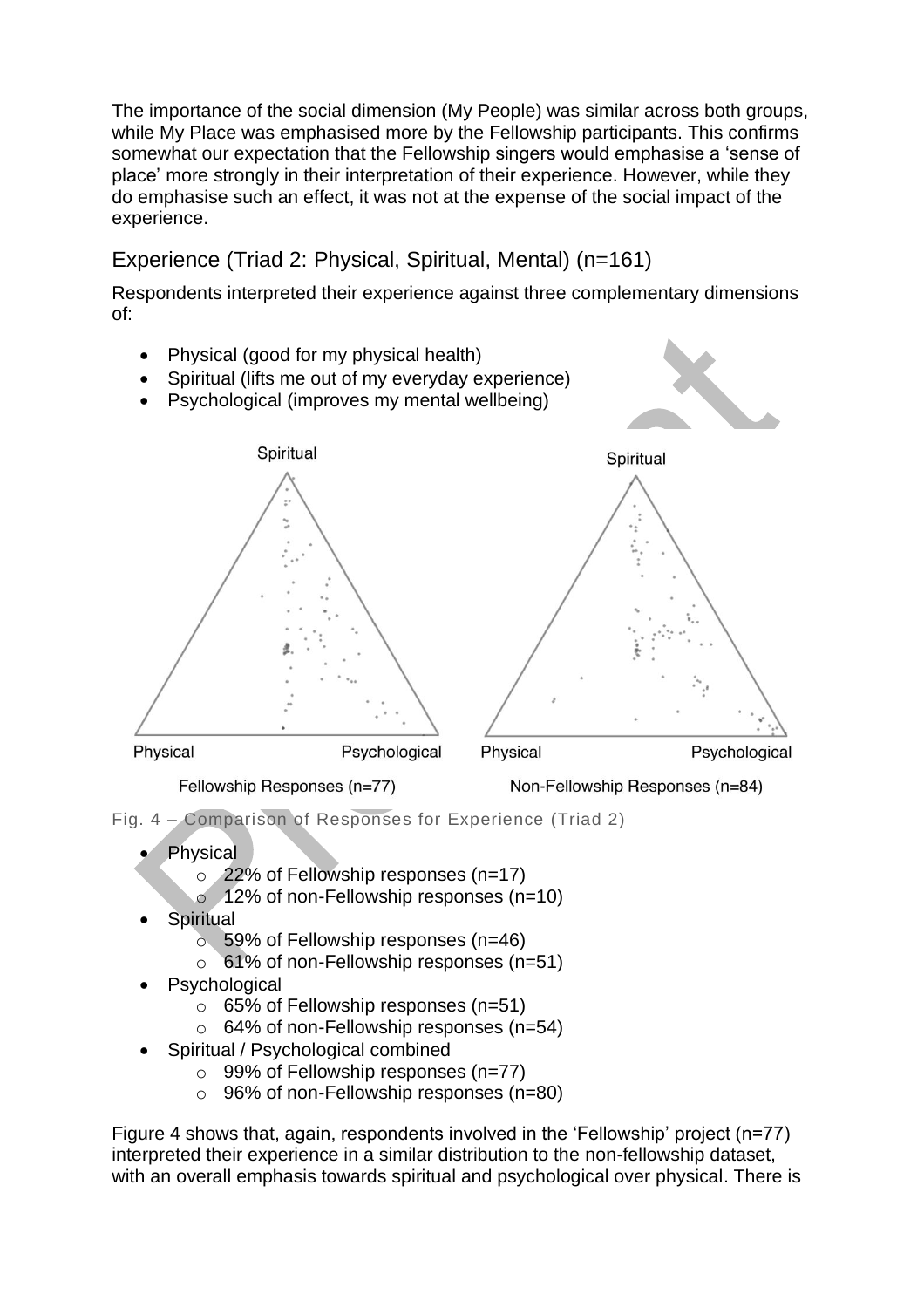some indication of Fellowship participants placing more importance on the physical challenges of hiking, but without diminishing the psychological / spiritual aspect of their experience as we had expected it might. One Fellowship participant commented, 'even though my feet were aching and my knees had had enough I didn't want the day to end' (SM-80) <sup>7</sup>.

#### Value (Triad 4: Aesthetic, Paramusical, Participatory) (n=160)

Respondents interpreted their experience against three complementary dimensions of:

- Aesthetic (making a good sound for others to listen to)
- Paramusical (more than just the music)
- Participatory (having fun making music together)



Fig. 5 – Comparison of Responses for Value (Triad 4)

- **Aesthetic** 
	- $\circ$  6% of Fellowship responses (n=5)
	- o 32% of non-Fellowship responses (n=27)
- **Paramusical** 
	- o 86% of Fellowship responses (n=66)
	- $\circ$  49% of non-Fellowship responses (n=41)
- **Participatory** 
	- o 36% of Fellowship responses (n=28)
	- o 52% of non-Fellowship responses (n=44)

<sup>7</sup> Sensemaker® participant identifier.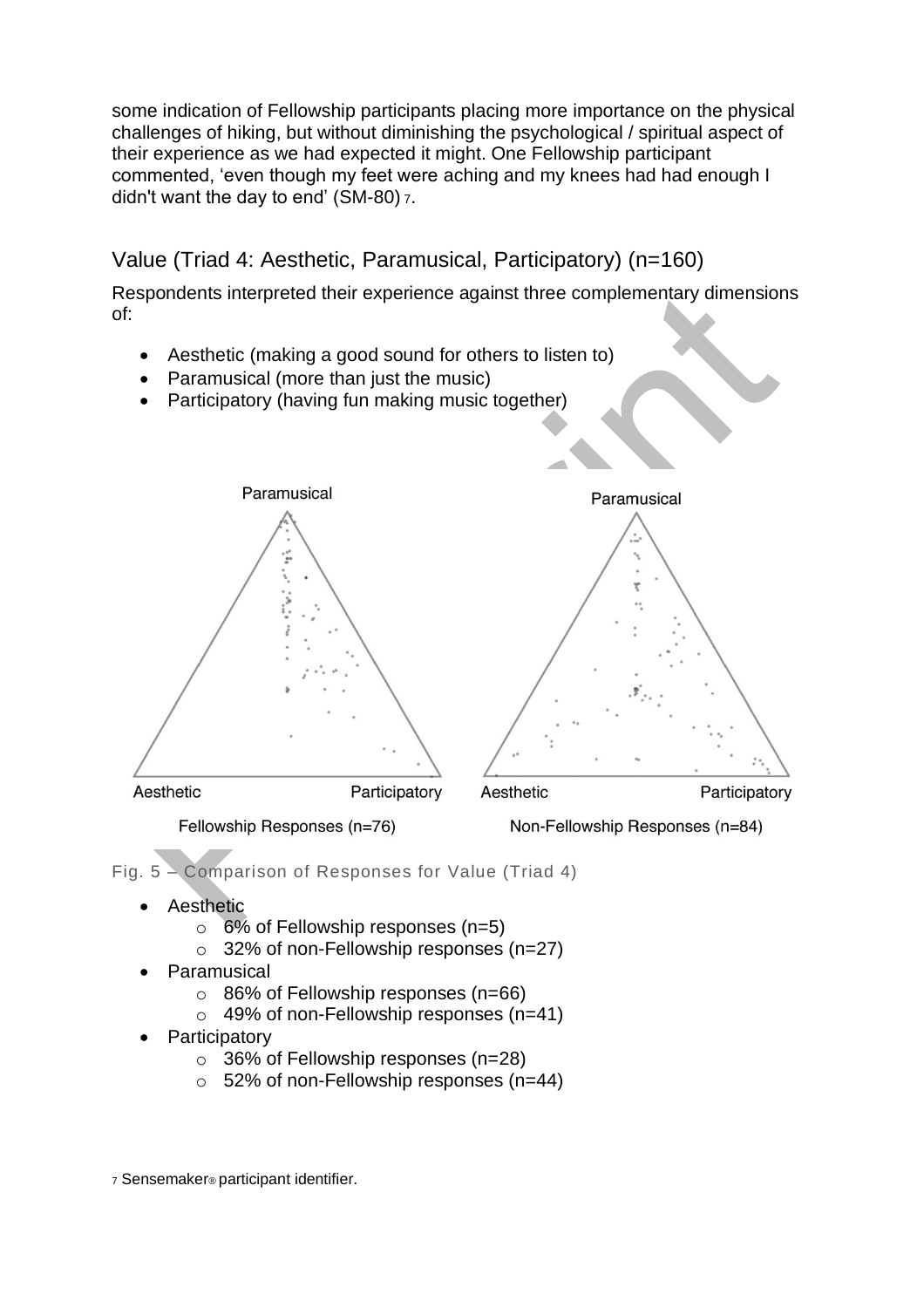A high proportion of Fellowship participants emphasised the Paramusical in their interpretation, but, as Figure 5 shows, none highlighted Aesthetic over the other dimensions. This contrasts with non-Fellowship responses, which show a more even distribution of emphasis to include the Aesthetic dimension.

#### Summary of Geometric Analysis of Distributed Data Generation / **Interpretation**

In summary, the geometric analysis of the self-signification data of layer 1 suggests that:

- The social dimension (My People) of group singing is more significant in participants' interpretation than that of the personal (Me) or the situational (My Place), and this appears to be invariant across 'normal' conditions (non-Fellowship dataset) and the conditions of an outdoor singing project (Fellowship dataset);
- The spiritual / psychological dimensions of group singing are interpreted by participants as more significant than benefits to their physical health, and this appears to be maintained even when the activity involves high levels of physical exertion i.e. mountain hiking;
- Participants interpret paramusical outcomes and participation as more important than aesthetic concerns, although this interpretation is only apparent in the Fellowship dataset.

## 4.2 Thematic Analysis of Distributed Data Generation and Interpretation

To complement the geometric analysis of participants' self-signification, the narrative data collected through the Sensemaker® process provide a broad overview of the ways in which respondents subjectively interpret their experience, and hence point toward characteristics of the experience which might be more collectively held. To save space, most of the stories themselves are not included herein, but links to the stories are provided as footnotes. Respondents' micro-narratives were initially coded against the pre-determined categories contained within each fitness landscape. In this initial coding, particular words / terms / sentence meanings were assigned a certain code, with some flexibility in assignation owing to the richness of the narrative data. Subsequent analysis of the data within Nvivo software organised it into dependent sub-themes. Figure 6 provides an overview of how their micro-narratives were coded across these sub-categories: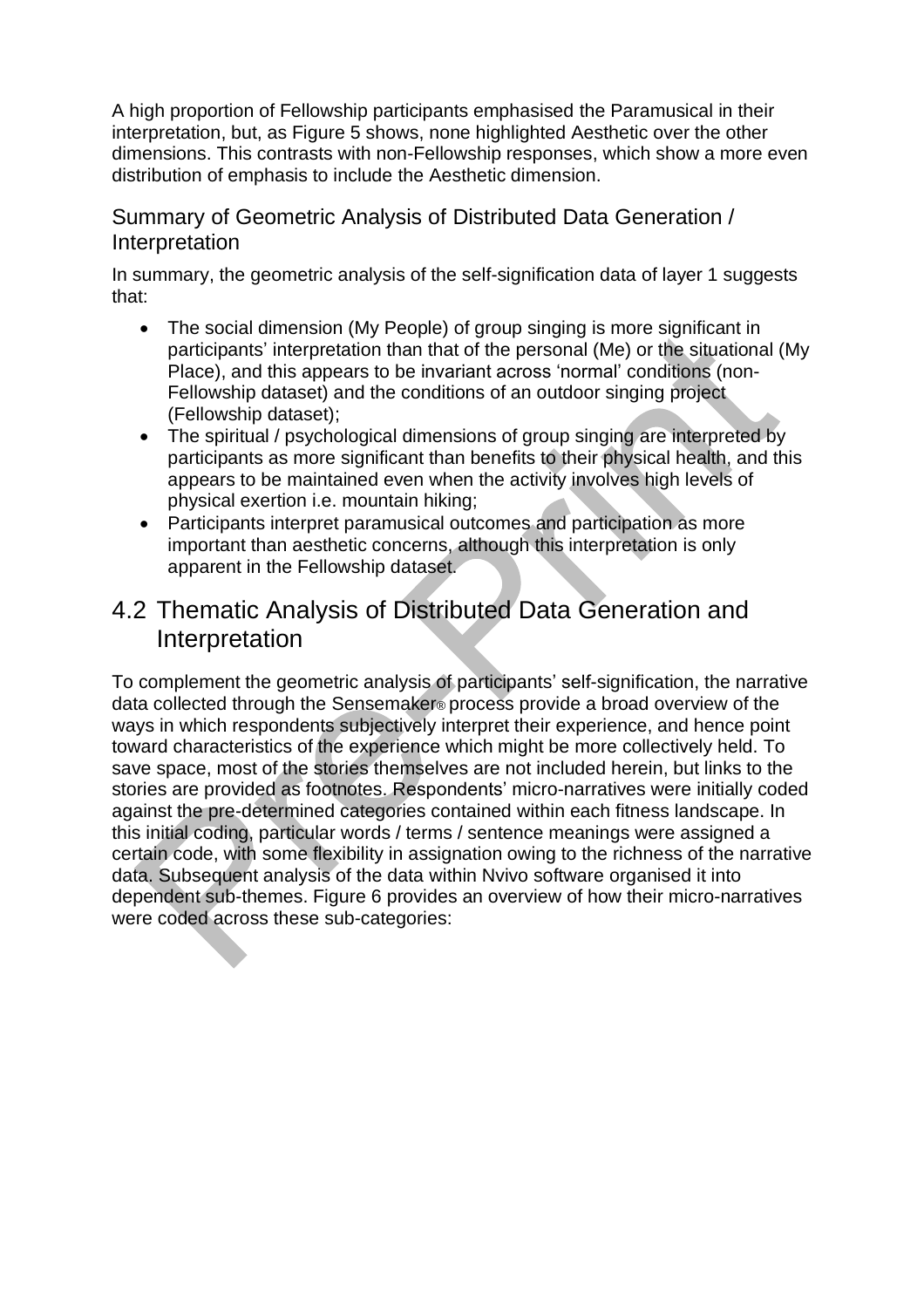| <b>BELONGING</b> |          | <b>EXPERIENCE</b>       |                           | <b>ENGAGEMENT</b>               |                         |                              |
|------------------|----------|-------------------------|---------------------------|---------------------------------|-------------------------|------------------------------|
|                  | Me       | Spiritual /             |                           | Enjoyment<br><b>Achievement</b> |                         | Improvement                  |
|                  |          | <b>Transcendental</b>   |                           | <b>ENVIRO</b><br><b>NMENT</b>   | $\Box$                  | <b>VALUE</b><br>Paramusical  |
| <b>My People</b> | My Place | <b>Mental</b><br>Health | <b>Physical</b><br>Health | <b>Other</b>                    | ā.<br>$\tilde{a}$<br>ŒΓ | Participatory<br>Performance |

Fig. 6 – Distributed Data Generation and Interpretation Coding Summary (Fellowship)

For comparison purposes, an overview of the distribution of non-Fellowship comments is also summarised in figure 7.

| <b>BELONGING</b> |             | <b>EXPERIENCE</b>                   |                    | <b>ENGAGEMENT</b>                   |  | <b>VALUE</b>                  |  |
|------------------|-------------|-------------------------------------|--------------------|-------------------------------------|--|-------------------------------|--|
| My People        |             | Spiritual /<br><b>Transendental</b> |                    | Enjoyment                           |  | Presentational<br>Performance |  |
|                  |             |                                     |                    | Achievement Improvement Paramusical |  |                               |  |
| Me               | My<br>Place | Mental<br>Health                    | Physical<br>Health | <b>ENVIRONMENT</b><br>Leadership    |  | Other                         |  |

Fig. 7 – Distributed Data Generation and Interpretation Coding Summary (non-Fellowship)

The numbers of responses coded against different sub-categories is summarised as follows, with non-Fellowship responses include for comparison: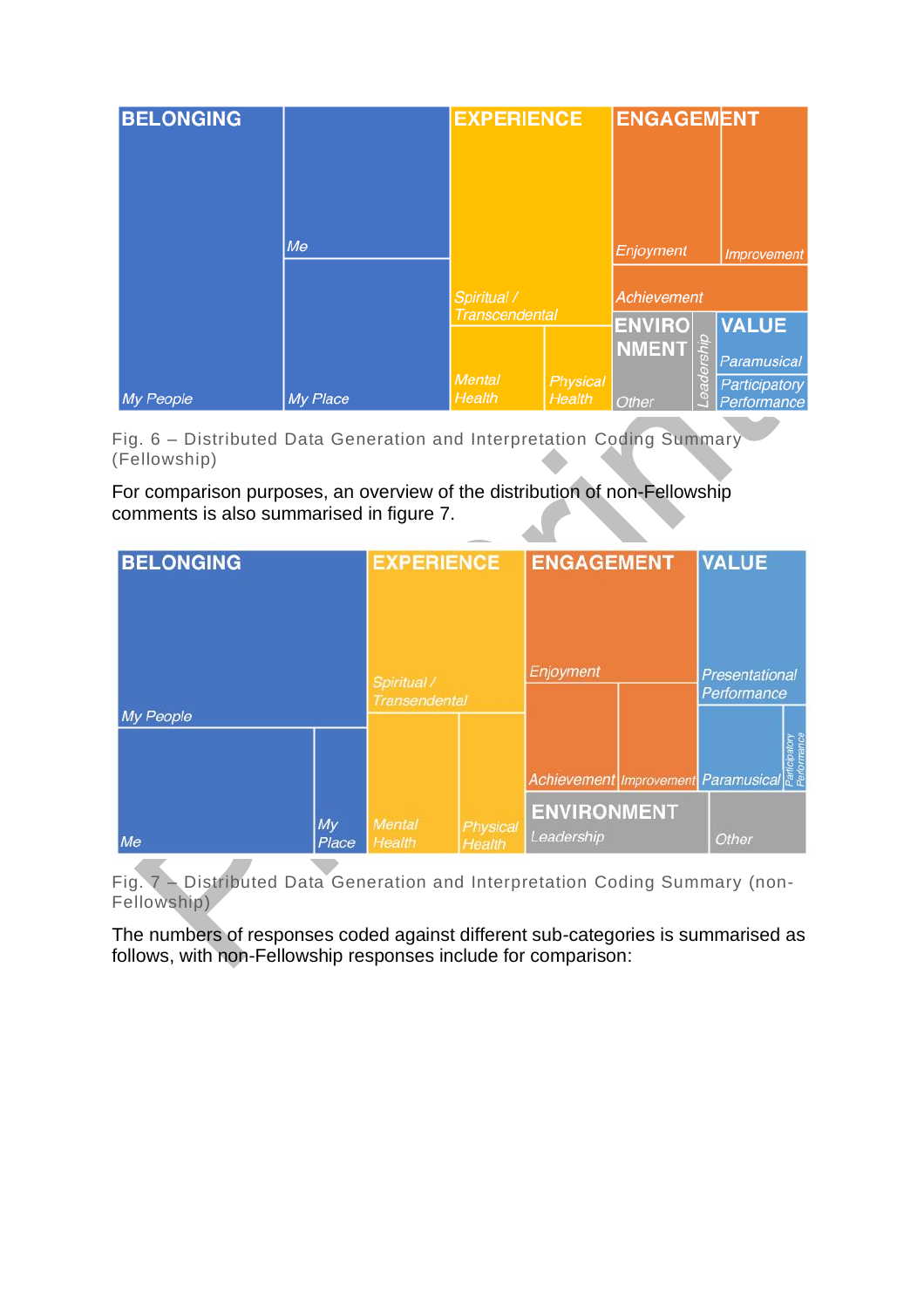| <b>Sub-Category</b>               | <b>Fellowship</b><br>responses<br>coded | $%$ of<br>Fellowship<br>coding<br>density (F) | Non-<br><b>Fellowship</b><br>responses<br>coded | $%$ of non-<br><b>Fellowship</b><br>coding density<br>$(non-F)$ | Variance<br>between<br><b>F</b> and<br>non-E |
|-----------------------------------|-----------------------------------------|-----------------------------------------------|-------------------------------------------------|-----------------------------------------------------------------|----------------------------------------------|
| My People                         | 44                                      | 24%                                           | 66                                              | 21%                                                             | 3%                                           |
| Spiritual                         | 31                                      | 17%                                           | 38                                              | 12%                                                             | 5%                                           |
| Me                                | 22                                      | 12%                                           | 37                                              | 12%                                                             | 0%                                           |
| My Place                          | 22                                      | 12%                                           | 10                                              | 3%                                                              | 9%                                           |
| Enjoyment                         | 15                                      | 8%                                            | 34                                              | 11%                                                             | $-3%$                                        |
| Improvement                       | 12                                      | 7%                                            | 13                                              | 4%                                                              | 2%                                           |
| Achievement                       | 8                                       | 4%                                            | 15                                              | 5%                                                              | 0%                                           |
| Other<br>Environmental<br>Factors | $\overline{7}$                          | 4%                                            | $9^{\circ}$                                     | 3%                                                              | $1\%$                                        |
| <b>Mental Health</b>              | $\overline{7}$                          | 4%                                            | 19                                              | 6%                                                              | $-2%$                                        |
| <b>Physical Health</b>            | 5                                       | 3%                                            | 14                                              | 5%                                                              | $-2%$                                        |
| Paramusical                       | 5                                       | 3%                                            | 11                                              | 4%                                                              | $-1%$                                        |
| Participatory                     | 3                                       | 2%                                            | 3                                               | 1%                                                              | 1%                                           |
| Leadership                        | $\overline{2}$                          | 1%                                            | 17                                              | 5%                                                              | $-4%$                                        |
| Aesthetic                         | $\mathbf 0$                             | 0%                                            | 25                                              | 8%                                                              | $-8%$                                        |

Table 1: Layer 1 Thematic Categorisation (F= Fellowship participants NF= Non-Fellowship group

In general, the main themes to emerge from the thematic categorisation of narrative data were to do with social and personal benefits, spiritual / transcendental aspects, and enjoyment, corroborating the findings of the geometric analysis, which highlighted social impact alongside spiritual, mental and paramusical outcomes. This also partially validates the findings of a previous study (Skingley and Bungay, 2010), which found similar themes of enjoyment and increased social interaction, as well as a similar de-emphasis of benefits to physical health, and a dissimilar emphasis on improved mental health and cognitive benefits. For the Fellowship participants, there is also a particular emphasis on a 'sense of place' in their narratives, and a deemphasis on 'presentational performance', further corroborating the results of the geometric analysis.

A range of participant responses are outlined in the following sections which help to illuminate these themes, with particular attention paid to the various correspondences between the geometric and thematic analyses.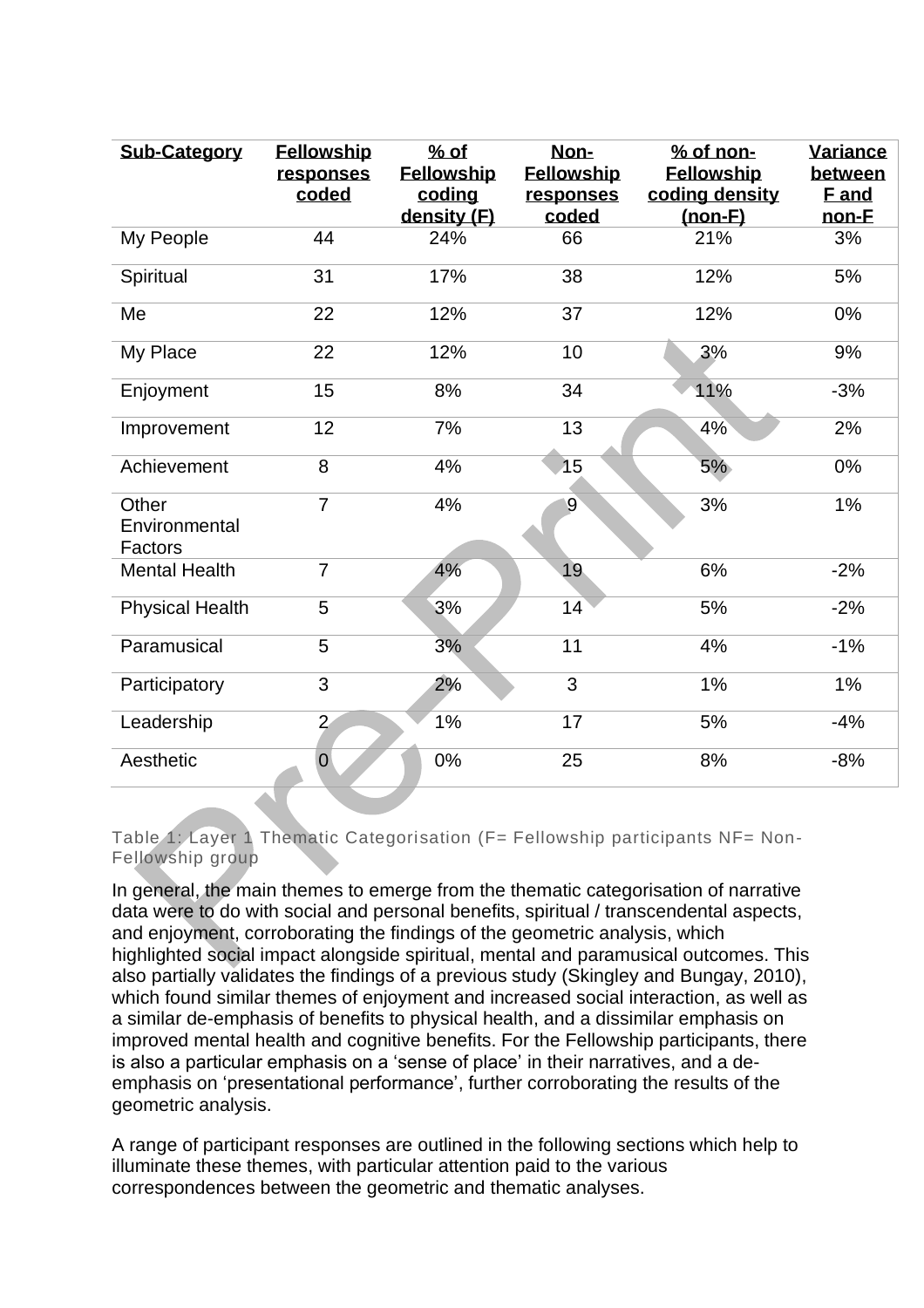#### Belonging (Triad 1)

Participant narratives emphasised the affordances of group singing to promote social cohesion and bonds of trust and attachment between people, with one Fellowship participant commenting "The sense of camaraderie amongst the group became very strong through our experience today and I feel that I have made friends on a much deeper level." (SM-75). <sup>8</sup> This aligns with the narratives reflecting regular singing in community choirs as reported by non-fellowship participants, such as "being part of a singing group is like being part of a special gang or clan. You enjoy seeing each other and spending time together. Each meeting brings you closer" (SM-27).

#### Experience (Triad 2)

Fellowship participants communicated the strength of their experiences as something potent which had a strongly positive spiritual and psychological dimension to it, "an experience which will stay with me forever"(SM-26). <sup>9</sup> Another commented:

"together with your singing companions your voices soar and are heard - you become part of a magical beast that is 'Song'. You feel intoxicated almost, with the good feelings which are running through you. You want everyone to share in your happiness and to feel - if only for a moment - what you are feeling." (SM-161)

Despite the physical strength and stamina required to participate in the Fellowship project, the stories of Fellowship participants also emphasised the spiritual and mental dimensions of the activity, and how singing together provided a means of structuring and organising their emotional responses to the activity: "As I struggle to find meaning to my life following the death of my [spouse] the chance to sing with the Fellowship has given me purpose. For that I am forever grateful." (SM-145) <sup>10</sup>

#### Value (Triad 4)

Fellowship participants' stories emphasised both the aesthetic and participatory dimensions of their experiences: "it doesn't matter if you're good at sight reading or learn by ear, loud or quiet, high or low - everyone has something to contribute and can all come together to create a meaning and beauty that is far, far greater than the

<sup>8</sup> Further examples of these stories can be found at

https://docs.google.com/document/d/1o1NK9rfOSFWOCthsicTgOFml2GicPWZXaviZ3JubHUE/edit#h [eading=h.tj5bk549m9by](https://docs.google.com/document/d/1o1NK9rfOSFWOCthsicTgOFml2GjcPWZXayiZ3JubHUE/edit#heading=h.tj5bk549m9by)

<sup>9</sup> Further examples can be found at

https://docs.google.com/document/d/1o1NK9rfOSFWOCthsicTgOFml2GicPWZXaviZ3JubHUE/edit#b [ookmark=id.lnd8dc70zqx1](https://docs.google.com/document/d/1o1NK9rfOSFWOCthsicTgOFml2GjcPWZXayiZ3JubHUE/edit#bookmark=id.lnd8dc70zqx1)

<sup>10</sup> Further examples can be found at

[https://docs.google.com/document/d/1o1NK9rfOSFWOCthsicTgOFml2GjcPWZXayiZ3JubHUE/edit#h](https://docs.google.com/document/d/1o1NK9rfOSFWOCthsicTgOFml2GjcPWZXayiZ3JubHUE/edit#heading=h.r0wueos2l0d) [eading=h.r0wueos2l0d](https://docs.google.com/document/d/1o1NK9rfOSFWOCthsicTgOFml2GjcPWZXayiZ3JubHUE/edit#heading=h.r0wueos2l0d)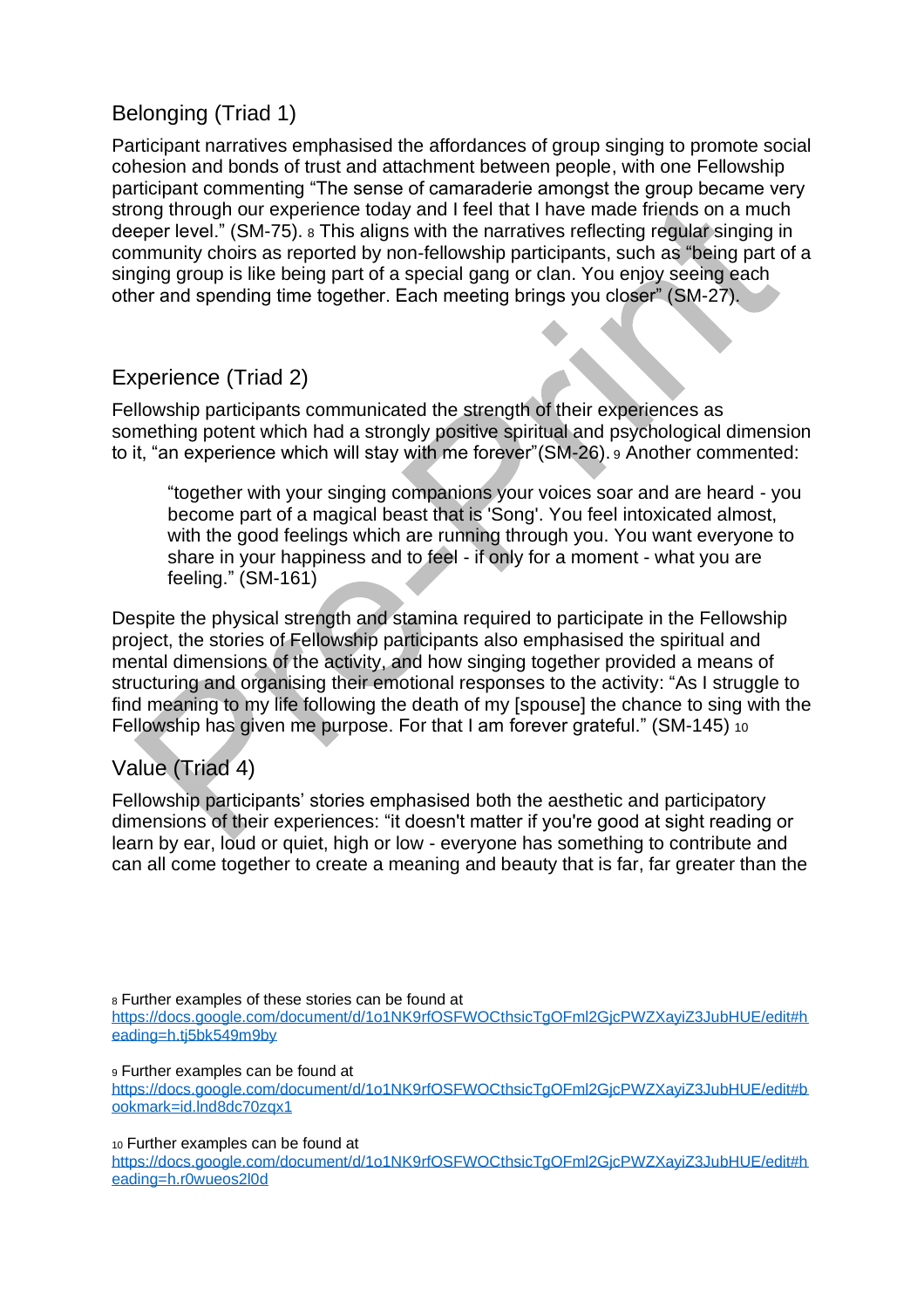sum of its parts." (SM-38) <sup>11</sup> Non-Fellowship participants emphasised similar issues, with one commenting, "the surging harmonies that very large choirs can produce are sometimes almost too much to bear. It is at moments like this that I feel a visceral connection with every other singer in the hall." (SM-61)

The stories of Fellowship participants highlighted the many 'paramusical' benefits of group singing, with one summarising their perception of the benefits: "Increased confidence compassion and joy are obvious benefits to such events as this one but the most profound must be the sense of connection I alluded to earlier. To know our place in this world and smile at it." (SM-94)

#### Discussion of Analysis of Distributed Data Generation / Interpretation

From this initial geometric and thematic analysis, a number of key themes begin to emerge, pertinent to an understanding of how group singing might support the emergence and development of a 'healthy public'. While group singing may contribute to individual health and wellbeing, the primary benefit participants across both groups identified is the way that it brings them to a closer, more profound, connection with others. For the Fellowship participants in particular, while a sense of 'place', and a shared purpose certainly made an important contribution to the overall beneficial effects of singing together, the common thread in their narratives about group singing remained the sense of connection they felt with their fellow singers. One might therefore infer the experience of group singing as a form of 'communitas' (DeNora, 2000, p. 149) or 'collective joy' (Turner, 2012) invoking aspects of 'deep social mind' (Whiten, 2007; Cozolino, 2014) and mutual subjectification (Biesta, 2017), driven by the power of social 'appearance' (Arendt, 1977; Camlin, 2018) i.e. 'showing up' for each other.

The phenomenon of 'entrainment' (Clayton, 2012) may help to explain why music is particularly effective at building social bonds in this way. One possible interpretation of the 'beam' pattern of signification in the 'fitness landscape' of Triad 4: Value (Figure 5) is that it illustrates a creative tension between the aesthetic and participatory musical dimensions of group singing which appears to support the emergence of paramusical outcomes i.e. that paramusical outcomes are enhanced when both aesthetic (performing 'works') and participatory (performing 'relationships') dimensions are engaged. Of particular interest is the difference between the significant emphasis placed on paramusical outcomes in the geometric analysis, when compared with a relative absence of discussion of such outcomes in participant narratives. Possible explanations for this might be to do with inconsistencies in coding, or with participants finding it harder to articulate these outcomes, a theme which is amplified in the results of the subsequent layer.

## 4.3 Thematic Analysis of 'Theming' Workshop

In the 'theming' workshop, a number of key themes were developed with participants through discussion of the data, emphasising a complex entanglement of contributory factors underpinning their experiences. At the end of the 3-hour workshop, they co-

<sup>11</sup> Further examples can be found at

[https://docs.google.com/document/d/1o1NK9rfOSFWOCthsicTgOFml2GjcPWZXayiZ3JubHUE/edit#b](https://docs.google.com/document/d/1o1NK9rfOSFWOCthsicTgOFml2GjcPWZXayiZ3JubHUE/edit#bookmark=id.br5m3iip4xc8) [ookmark=id.br5m3iip4xc8](https://docs.google.com/document/d/1o1NK9rfOSFWOCthsicTgOFml2GjcPWZXayiZ3JubHUE/edit#bookmark=id.br5m3iip4xc8)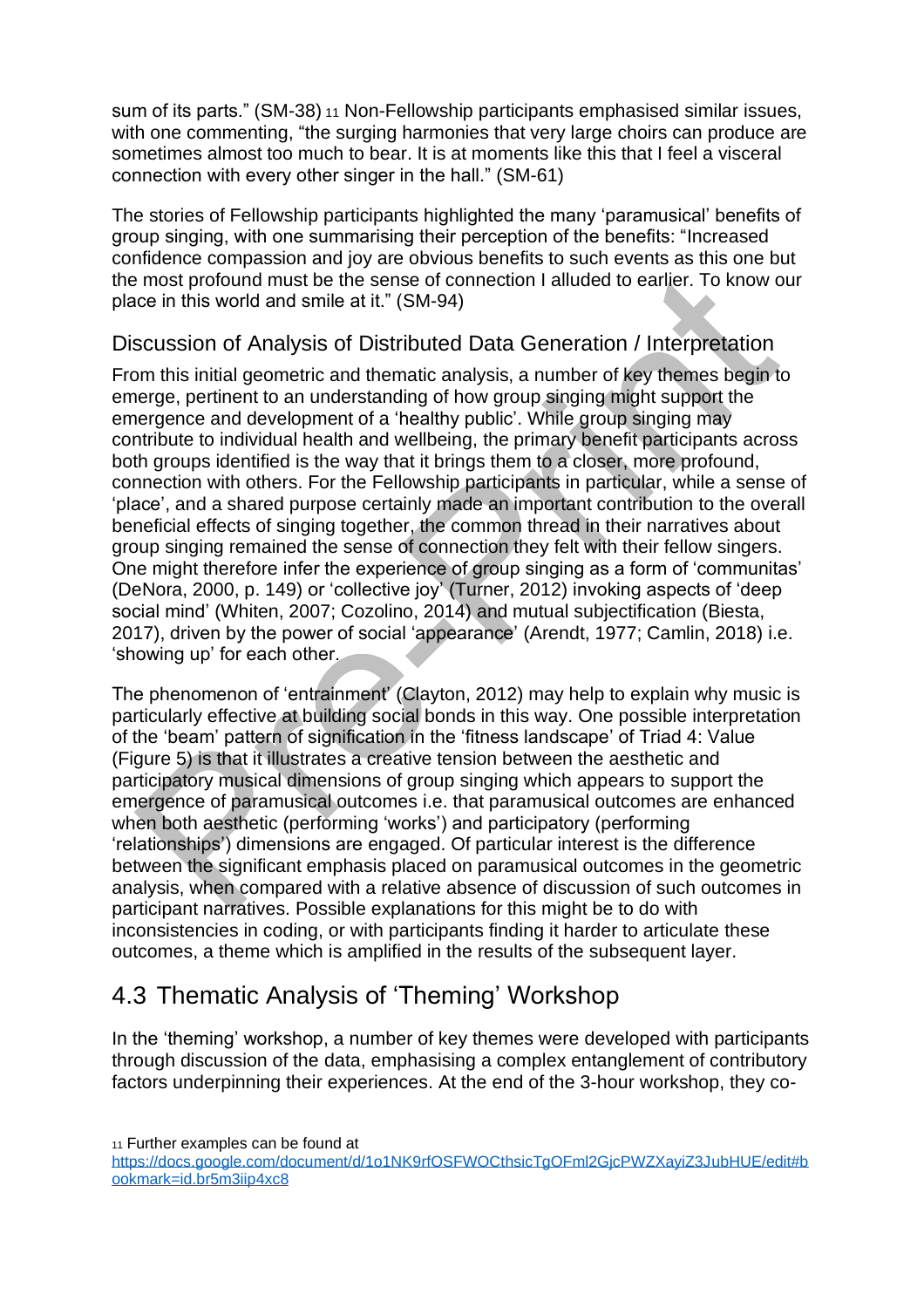created a list of themes reflecting their discussions, which generally validated the findings of the geometric analysis, and centred around themes of communitas; physical exertion; having fun and sounding good; a sense of place; transcendence through relationship.

#### **Communitas**

Participants talked about the sense of a 'shared goal' (TW-512) as well as 'strength and unity in adversity' (TW-7). The theme of connectivity and togetherness was emphasised: 'what comes through when you look at a lot of these [data], is that sense of connection between people' (TW-6. Another participant suggested that, 'the fellowship is more of a collective experience rather than an individual experience.' (TW-4) This led to discussions on some of the complex ways in which the social, musical and geographical dimensions of experience inter-relate.<sup>13</sup>

#### **Physical Exertion**

There was general consensus that the reason the physical demands of the activity were de-emphasised in people's stories, and in the geometric data were to do with the physical exertion involved in the project being 'the price that's been paid forward for the experience' (TW-7). In other words, although the activity involved physical exertion, this was not experienced as distressful, because of the payoff of the other benefits arising.

#### **Having Fun and Sounding Good**

The importance of fun and enjoyment was emphasised, and this sense of fun appeared to explain why respondents' awareness may have been less on the physical demands of the activity as well. This led into a protracted discussion about the aesthetic and participatory dimensions of music represented in Triad 4, and why the paramusical benefits seemed to be important, as a means of uniting these dimensions: 'you want to make it sound good for everybody else, so that everyone's enjoying them[selves] off that experience. But also because of the beauty around you as well' (TW-5).<sup>14</sup> Striking a balance between these complementary musical dimensions of aesthetic qualities and fun activities seems to be important. As one participant expressed it, 'it's about making a good sound for people to listen to without losing the "I'm singing for fun"' (TW-4).

#### **Sense of Place**

This complex entanglement of the aesthetic, the participatory and the paramusical also extended into the role the landscape itself played in the experience, and the

<sup>12</sup> Focus Group Theming Workshop participant no.

<sup>13</sup> More of the discussion can be found at https://docs.google.com/document/d/1o1NK9rfOSFWOCthsicTgOFml2GicPWZXaviZ3JubHUE/edit#h [eading=h.6yig576iyjg5](https://docs.google.com/document/d/1o1NK9rfOSFWOCthsicTgOFml2GjcPWZXayiZ3JubHUE/edit#heading=h.6yig576iyjg5)

<sup>14</sup> A fuller account of this discussion is available at [https://docs.google.com/document/d/1o1NK9rfOSFWOCthsicTgOFml2GjcPWZXayiZ3JubHUE/edit#h](https://docs.google.com/document/d/1o1NK9rfOSFWOCthsicTgOFml2GjcPWZXayiZ3JubHUE/edit#heading=h.xhlx1yfd32cx) [eading=h.xhlx1yfd32cx](https://docs.google.com/document/d/1o1NK9rfOSFWOCthsicTgOFml2GjcPWZXayiZ3JubHUE/edit#heading=h.xhlx1yfd32cx)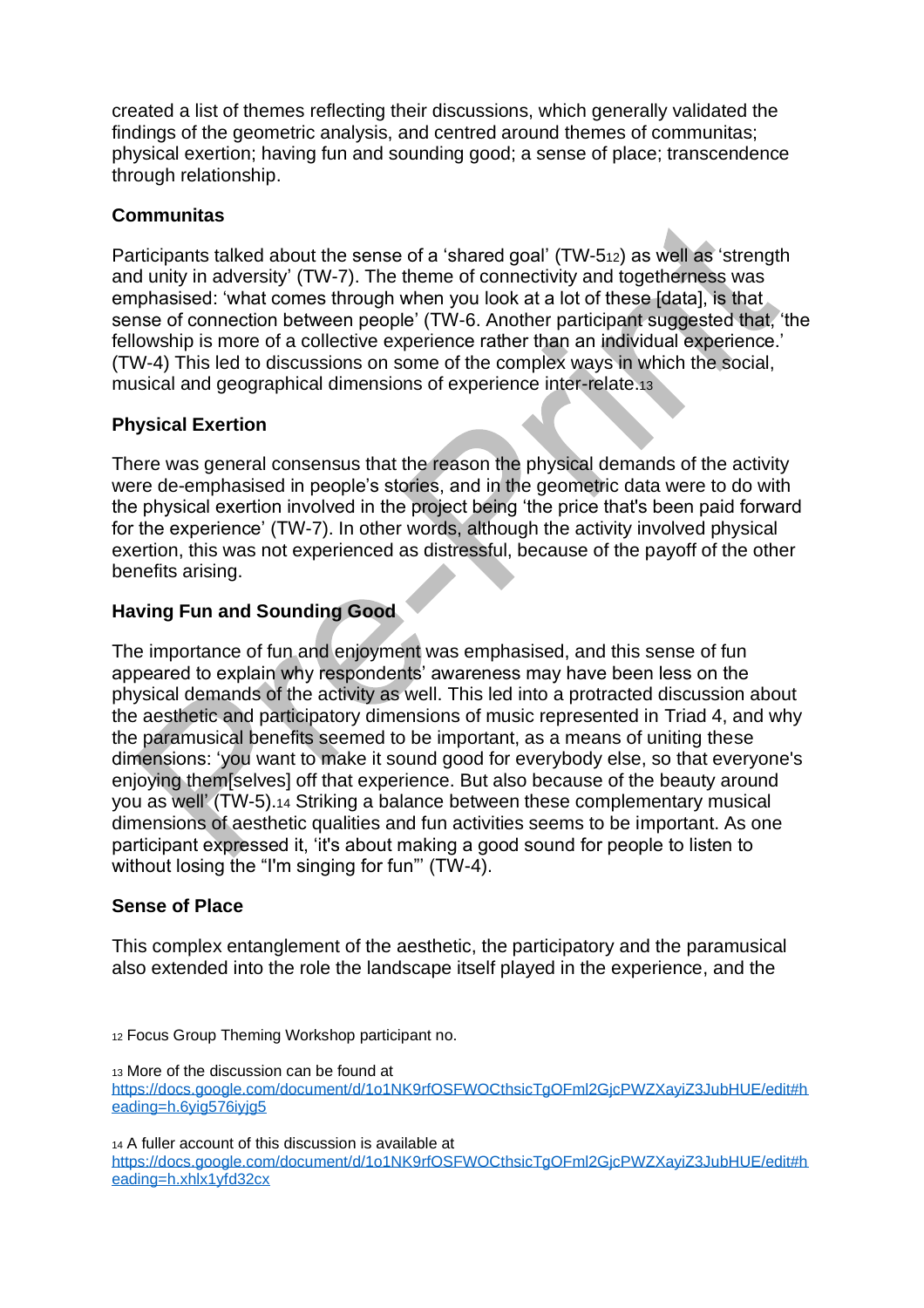connection participants felt 'to the mountains, to the hills and to nature' (TW-2). One participant commented, 'somehow it was the mountains that were reverberating with us, if you see what I mean, rather than an audience' (TW-2). This idea, of the location and the musical activity as complementary resources which facilitated social connection in a complex way, was echoed in comments about 'the way that the land is used to help people connect with each other' (TW-1), with another participant suggesting 'the National Trust is a conservation charity that looks after special places. But not just because they're nice. Because they're important for kind of what makes us human' (TW-6). This 'culturally-enactive' (Cross and Woodruff, 2009) dimension of the project's meaning – singing in fellowship as an act of commemoration of the sacrifice of the lives of previous generations who had also found fellowship in the land itself – was an important artistic feature of the project, and conditioned the meaning that participants made of their experiences.

#### **Transcendence Through Relationship**

The importance of the idea of 'relationship' implicit within the act of group singing began to crystallise within this discussion, although it was not easy for participants to articulate. As the discussion evolved, the complexity of the subject began to slowly emerge, especially in relation to the 'strongest', most transcendental experiences. One of the workshop participants reflected, 'we talked a lot about the feeling, about how sometimes - well, certainly for me, the stronger the feeling and the sensation was about that connection, the less able I was to articulate it in the stories' (TW-10), and one participant asking, 'so what is it that we haven't got the language for, but *feel*?' (TW-5)

#### Discussion of Thematic Analysis of 'Theming' Workshop

Taking this theme of elusiveness further, if one accepts the idea of music as a 'polyvalent' system, perhaps the more these different valences are activated, the harder it becomes to articulate. The language of the participants point to this elusive complexity; at one point one of them describes it as, 'that thing that everybody knows but nobody knows' (TW-4), and elsewhere in the discussion another talks about, 'this unnameable something that we name by what it isn't rather than what it is.' (TW-5).

Rather than rejecting this kind of talk about music's slippery meaning as being too nebulous to be useful to our discussions, one should perhaps recognise that the 'simultaneous multiplicity of meaning' (Bowman, 2004, p. 30) which underpins the participants' intuitive responses is perhaps one of music's defining characteristics, and needs embracing:

'to the extent it refuses to reduce plurality and diversity to attributes of some unified entity, polysemy is inherently ambiguous: and yet, polysemic constellations of meaning are no less vivid, rich, or potent for being multifaceted' (Bowman, 2004, p. 30)

Indeed, the way that participants talk about their experience perhaps points to 'prelinguistic' mechanisms which go beyond the capacity of language to fully articulate, where the music itself is a form of communication that language cannot be a substitute for. Pavlicevic (2013b) refers to these kinds of transcendental experiences as 'magic moments' where 'the group is in peak flow,' and the 'social-musical improvisation [seems] to be known within and between all minds and bodies as one,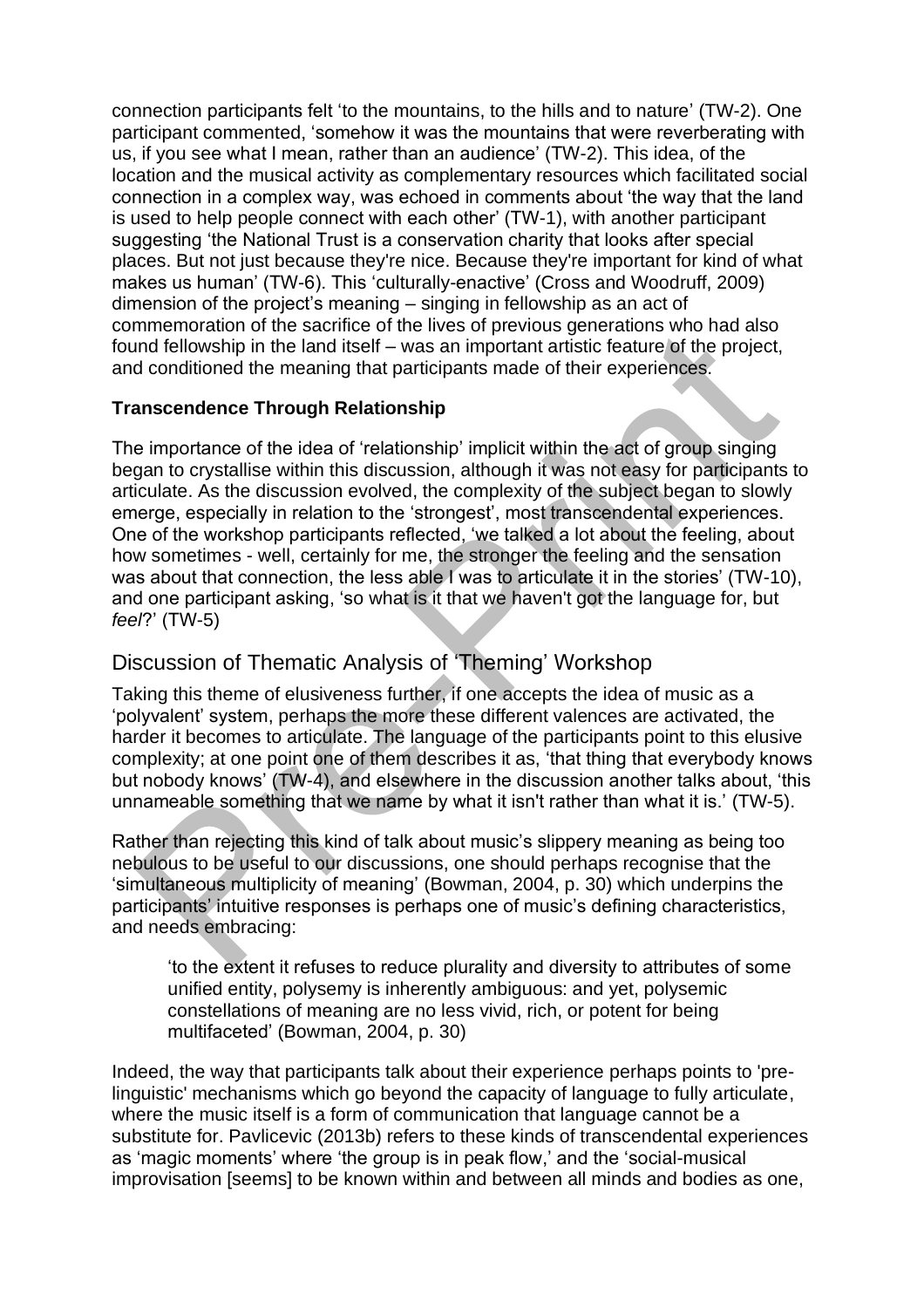complex, phenomenon' (p.102). Elsewhere she suggests these moments occur when 'identities are dissolved (or shared) in the interests of being people together in music in this place and in this time' (Pavlicevic, 2013a, p. 196). These descriptions of group singing as a transcendental, spiritual experience are not uncommon in participants' narratives about their experience (Clift and Hancox, 2001; Dingle *et al.*, 2013). It is perhaps these moments of 'peak flow' which contain the most significance for participants, where their experience of 'self-other merging' (Tarr, Launay and Dunbar, 2014) and interpersonal 'resonance' (Lewis, Amini and Lannon, 2001; Siegel, 2011) are strongest. As one respondent put it, 'singing with others takes me out of myself into another space. I felt my precious sense of self drifting away on a wave of harmony' (SM-91).

## 4.4 Thematic Analysis of Unstructured Interview

The purpose of this unstructured interview with two participants from professional therapeutic backgrounds was to consider some of these more 'elusive' sentiments which had arisen in the Layer 2 focus group discussion in more detail. During the interview, the participants were invited to reflect on their first hand experience of interpersonal 'attunement' - a recognised theme within psychotherapeutic contexts in both professional therapeutic and group singing contexts.

The 'therapeutic alliance' between therapist and client – where the therapist 'voluntarily [enters] into a kinship relationship with the patient' (Clarkson, 1992, p. 294) lies at the heart of therapeutic work. For the therapist, this includes managing the powerful phenomena of both transference  $\mathcal{L}$  the process by which a patient displaces onto [his] analyst feelings, ideas, etc., which derive from previous figures in [his] life' (Rycroft, 1995, p. 168) - and countertransference, 'the analyst's transference on [his] patient' (p.25). The power of the therapeutic alliance lies in navigating these relational complexities: 'resonance requires that we remain differentiated—that we know who we are—while also becoming linked' (Siegel, 2011).

#### **Transference**

For both of the therapists interviewed – sensitised to such matters of energetic 'transfer' – group singing provides a way to experience others without being drawn into a more overtly 'therapeutic' mindset or psychologically intimate encounter. Therapist 2 (T2) suggested that the singing group was somewhere where, 'we don't get hit by those waves of transference that can pull you all over the place and make you feel clearly *off*.' Asked explicitly to reflect on any similarities and differences in experience of relationships in both singing and their therapy work, T2 reflected, 'I think it's probably the same process. But the amount that I open up [and] utilise that process [in group singing] is controlled by me.' Group singing therefore offers a different kind of relationship to that experienced in everyday life, as T1 elaborated:

'I suspect that the deep interaction which occurs when groups sing together has always provided a safe way to bond emotionally and socially with our community, offering respite from the more complex interactions we negotiate in our close relationships and work life.'

#### **Safe Danger**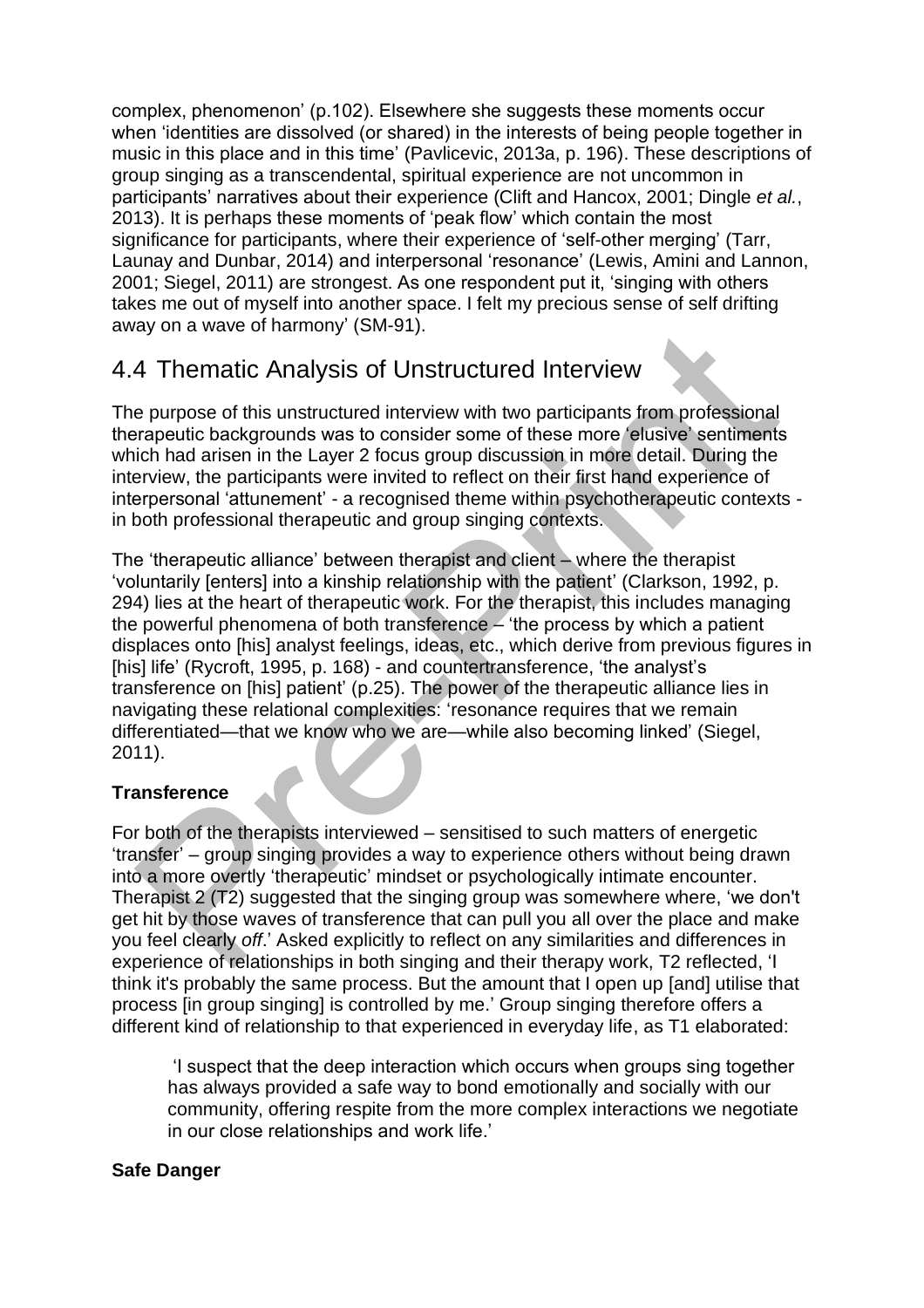This led into a discussion of how the activity of group singing might provide a 'protective frame' (Apter, 2007, pp. 50–53) around the experience of relationship, which one of the interviewees characterised as 'safe danger':

'I think that when we're singing together, we are in a safe state. You can be with other people, and [they're] not a threat. There is something very intense about some of the experience. But it's not stressful. It's not unsafe. It feels very safe' (T1). <sup>15</sup>

The idea of 'safe danger' may sound similar to Higgins' idea of 'safety-withoutsafety', a feature of improvisational music workshop practice where, 'boundaries are marked to provide enough structural energy for the session to begin, but care is then taken to ensure that not too many restraints are employed that might delimit the flow or the becoming of any music-making' (Higgins, 2008, p. 331). However, in these group singing activities, it is a psychological safety - rather than, or as well as musical safety - which is emphasised, where people are afforded the opportunity to experience the healing potential of feeling connected with others (von Lob, Camic and Clift, 2010, p. 49), but without the deep intensity of intimacy becoming overwhelming.

While the small sample size (n=2) of the therapist interview makes it too small to be generalisable, the idea that group singing provides an opportunity for participants to rehearse and perform 'healthy relationships' under the conditions of 'safe danger' is worth testing in future research, and could potentially enhance existing knowledge about group singing and emotion regulation (Dingle *et al.*, 2017).

## 5 Discussion

This study reveals the sheer complexity of what may be activated during group singing. It works at both an individual and a group level, alongside culturally situated factors: the performance of specific works or behaviours, a common purpose and a sense of place or occasion, can all contribute to what the resulting music 'means', which in turn contributes to the overall beneficial effects of singing together.

## 5.1 Essential Characteristics of Group Singing

A number of over-arching themes emerge from the study in relation to the more invariant characteristics of group singing; the significance of 'communitas' and moments of transcendence, as well as an extended notion of performance which includes the performance of 'healthy' relationships.

The idea of 'communitas' is perhaps a stronger expression of the social impact of group singing than that of building social capital, or social bonding / cohesion, as it carries with it the sense of 'collective joy' (Turner, 2012) which appears to lie at the heart of the activity. Losing oneself in these collective moments of transcendence also seems to be an essential part of the experience, the 'self-other merging' (Tarr,

<sup>15</sup> A longer discussion of this issue can be found at [https://docs.google.com/document/d/1o1NK9rfOSFWOCthsicTgOFml2GjcPWZXayiZ3JubHUE/edit#h](https://docs.google.com/document/d/1o1NK9rfOSFWOCthsicTgOFml2GjcPWZXayiZ3JubHUE/edit#heading=h.rk2liff5z2cs) [eading=h.rk2liff5z2cs](https://docs.google.com/document/d/1o1NK9rfOSFWOCthsicTgOFml2GjcPWZXayiZ3JubHUE/edit#heading=h.rk2liff5z2cs)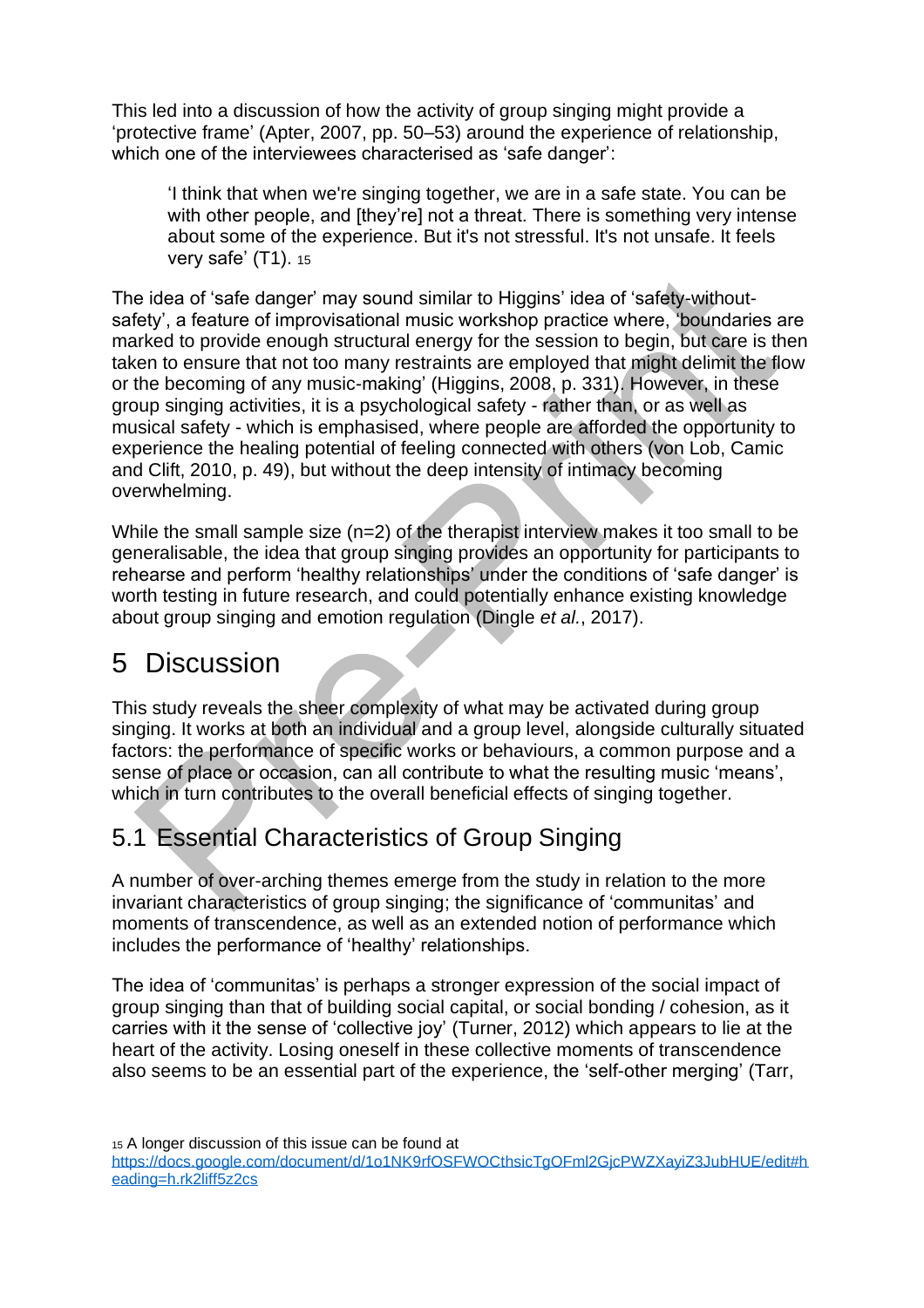Launay and Dunbar, 2014) involved creating the conditions of 'safe danger' wherein participants can rehearse and perform a different experience of relationship. From the sense that participants make of their experiences, we suggest that it is an adaptive complex of interdependent musical, neurobiological and psychosocial mechanisms which underpins such transcendence. Whilst testing this hypothesis was beyond the scope of the study, we hope we have highlighted the need for interdisciplinary approaches, which include the descriptive self-awareness of the participants themselves, to enable these complex systems to be understood.

At the heart of group singing is therefore the idea of performance, but it is perhaps a more nuanced notion of performance than is commonly discussed, where it is 'more about the social relations being realised through the performance than about producing art that can somehow be abstracted from those social relations,' (Turino, 2008, p. 36). A musical performance is usually about performing recognisable *works*, but it is also about performing *relationships* – either in service of the realisation of those works, or as a purely relational activity performed for each other with no audience present (Camlin, forthcoming, 2018, 2019b). Participants' responses to the question of significance of the aesthetic and participatory dimensions of music represented in Triad 4 (Value) provide a strong visual correlate of this idea that music's power lies in harnessing *both* of these dimensions. This creative tension may be instrumental in the conditions for 'peak flow' in music, and help to explain how music's paramusical benefits come about. Participants' stories describe a fully aesthetic experience i.e. where their senses are 'operating at their peak' (Robinson, 2010), but the focus is perhaps more on the activity itself rather than on an audience's perception of it (Turino, 2008, p. 28). Greater immersion in the fun and relational aspects of group singing might mean that people worry less about the sound they make, which may in turn support them to sing from a more relaxed place, and paradoxically may therefore contribute to a more aesthetically satisfying performance.

#### **Performing Healthy Relationships**

Fundamentally, healthy relationships underpin healthy publics. Group singing provides participants with an opportunity to encounter others in meaningful ways which foster connection, resonance and attunement, and is a way of building personal and collective resources for health and wellbeing. Group singing may provide a valuable way of structuring opportunities for 'limbic resonance' (Lewis, Amini and Lannon, 2001, pp. 169–170), and for enhancing the effects of such resonance, because musical entrainment both benefits from, and contributes to, a synchronisation of physiology - breathing and movement as well as rhythmic and harmonic synchronisation - which are in turn symptomatic of interpersonal neurobiological attunement (Siegel, 2016, p. 61).

Because of the very present sense in which people need to attune to one another to perform well, one might say that group singing supports participants to experience and 'perform' healthy relationships within a protective frame of 'safe danger' where they can explore the boundaries of social connection in non-threatening ways, and literally 'hear' when the relationship is performing well by the sounds which are coproduced. From the point of view of the participants, the way in which they come to feel a resonant connection with other individuals, with the group as a whole, with the music they are singing and its meaning, and their surroundings, appears to lie at the heart of what they feel is most powerful about the group singing experience. The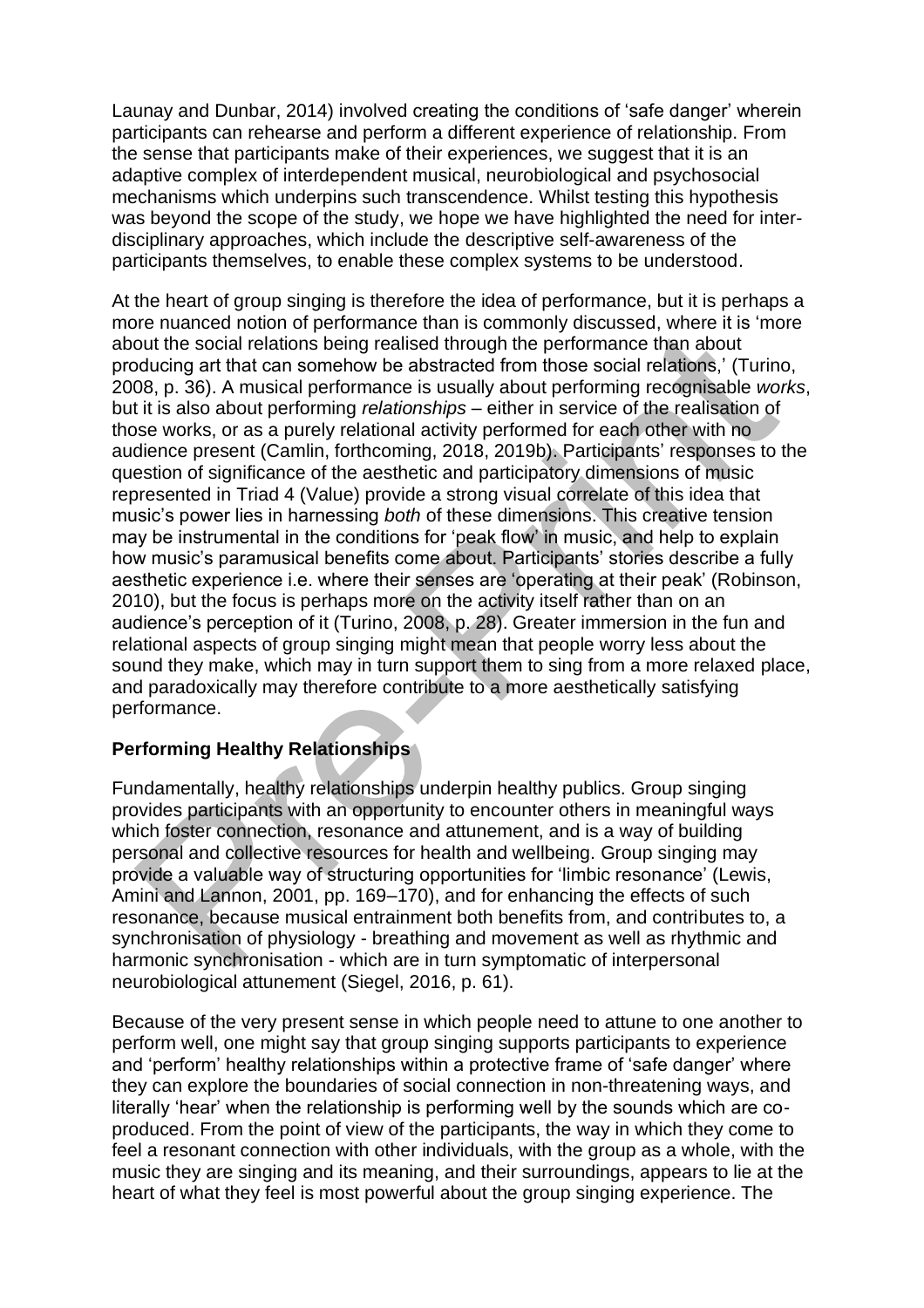wellbeing effect may also be enhanced because participants are aware of it when it happens; when these powerful feelings which transcend the 'magical' musical moment are 'felt' (Siegel, 2015) and shared with other participants, and with audiences.

Significantly, this experience of an 'ideal' form of relationship is one which participants appear able to mobilise as a resource for use in their everyday lives, as suggested by Dingle *et al.* (2013). As one participant put it, "you can gain confidence which supports many other areas of your life. You get to know others in the community and you feel actively part of the place where you live" (SM-60). Group singing might therefore afford considerable potential for 'mutual recovery' i.e. 'a mainstream mechanism for social connectedness and recovery for all involved in healthcare, that is, the healthcare workforce alongside patients and informal carers' (Crawford *et al.*, 2015, p. 137), because it can represent a very accessible and efficient way to co-create psychological resources that people can take with them out of the rehearsal room or the performance venue and into their everyday lives.<sup>16</sup>

## 5.2 Reflection On Methodology

This study shows that Sensemaker® (Snowden, no date) provides a valuable 'qualiquant' method for building understanding which is grounded in participant experience yet able to identify trends and patterns of experience beyond that of the individual, effectively addressing the call to look at 'the actual experience of culture and the arts rather than the ancillary effects of this experience' (Crossick and Kaszynska, 2016, p. 21). While a more scientific approach to understanding the power of group singing – through the isolation and understanding of individual phenomena - plays an important part in understanding its value, on its own such an approach may be insufficient, because to isolate any particular effect is potentially to miss the totality of the experience and the interconnectedness of the cultural, social and musical dimensions which ground its significance. Both scientific and experiential perspectives on group singing are therefore essential to gain an understanding of its value, and neither is sufficient on its own. A deeper exploration of this sympathetic entanglement of group singing's 'polyvalent significance' therefore requires an interdisciplinary approach, mobilising insights from fields as diverse as Neuroscience, Ethnography, Entrainment Studies and Health Humanities.

## 5.3 Limitations

There are a number of limitations to the study. The overall population (n=78) of the study is not large, even when combined with the comparison group (n=88), and representative of only a small number of those who regularly sing in a group. Any inferential judgements about the value of group singing more generally to a broader population are therefore speculative. The study was conducted as a form of practiceas-research (Nelson, 2013) with most of the participants (n=137) participating in singing activity led by one of the members of vocal group Mouthful, and one of the researchers observing, participating in and leading some of the group singing

<sup>16</sup> A comment from one of the two therapist interviewees illustrates this: [https://docs.google.com/document/d/1o1NK9rfOSFWOCthsicTgOFml2GjcPWZXayiZ3JubHUE/edit#h](https://docs.google.com/document/d/1o1NK9rfOSFWOCthsicTgOFml2GjcPWZXayiZ3JubHUE/edit#heading=h.rhl6p0kcqtmz) [eading=h.rhl6p0kcqtmz](https://docs.google.com/document/d/1o1NK9rfOSFWOCthsicTgOFml2GjcPWZXayiZ3JubHUE/edit#heading=h.rhl6p0kcqtmz)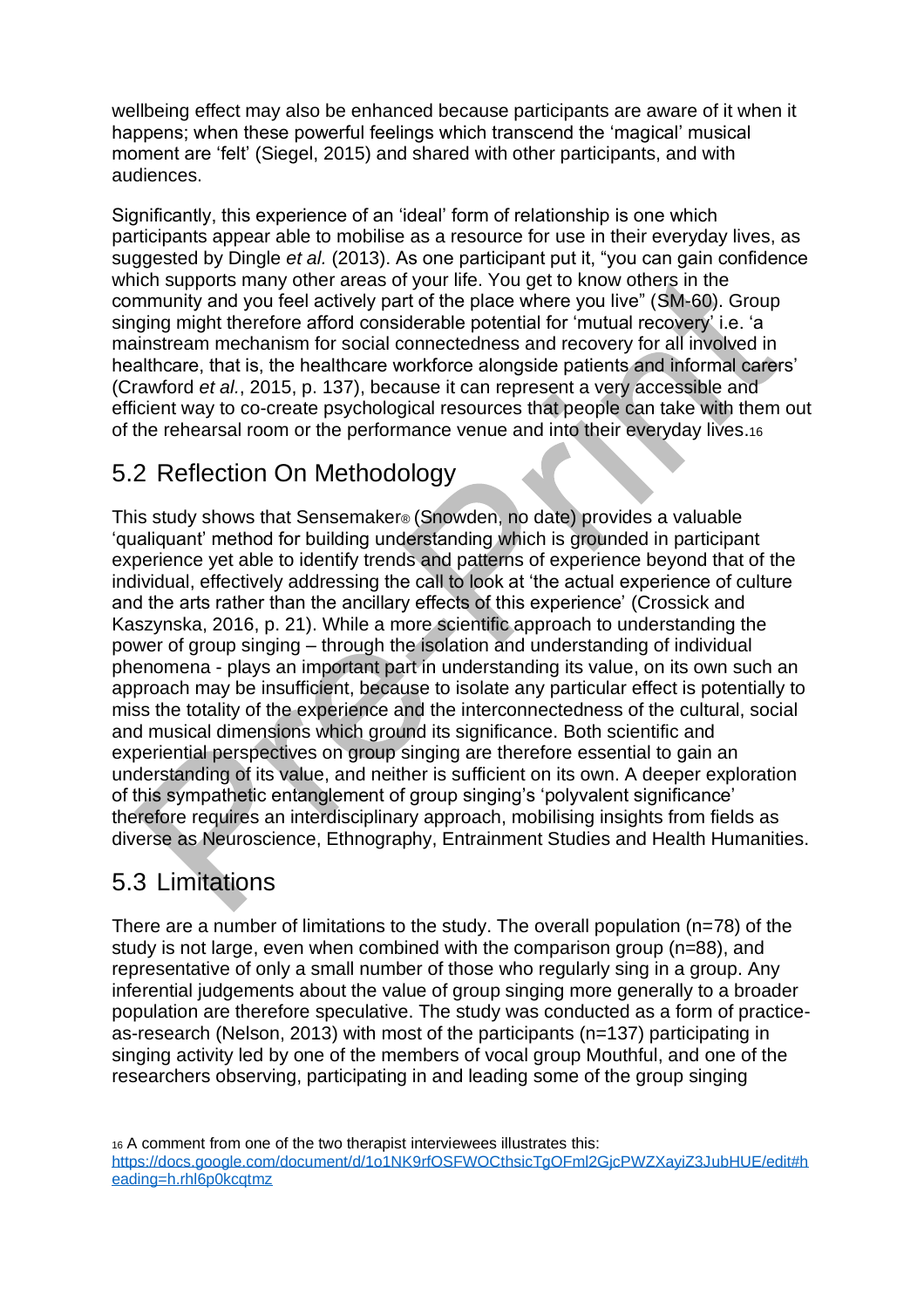activity, with all of the attendant complications of subjective influence which that entails. Coding was only undertaken by one researcher, again potentially introducing further unconscious bias, although this was mitigated by the inclusion of a 'theming' workshop where participants were able to contribute to the process of thematic analysis at the same time as enhancing their descriptive self-awareness.

There are also some underpinning philosophical and sociological limitations which warrant further investigation. Singing appears to be good in a number of ways for those who are able to participate in it, but what about those who feel unable to participate in it, or who simply don't want to? Is singing *only* good for those who it's good *for*? What are the strongest drivers of wellbeing and how does group singing reinforce or interfere with those in different personalities / people with different experience? What factors limit the experience of the effect, and under what circumstances might group singing even be a source of negative experience, rather than the positive one reported by participants in this study? And is the experience the same with different music? Or with different practitioner styles? These questions would be important to explore in a further study, and indeed a more experiential approach would enable rigorous exploration of these variables (practice approach, repertoire).

The idea of 'entanglement' between musical and neurobiological entrainment throws up some particular challenges. If the activity of group singing provides a space for people to rehearse and perform 'healthy attachment' (Bowlby, 1988) to others – in both musical and social terms – is such attachment an outcome of the activity, a pre-requisite for it, or both? As an activity, is it more accessible to those with more experience of healthy attachment in the first place, or those willing to seek it out? For those experiencing social anxiety, the idea of revealing yourself intimately through your voice to a large group of strangers might be terrifying, in the same way that the same activity appears to be an almost spiritual one for those with the confidence and capability to participate in it. Could it be that one of the reasons that group singing appears to exclude some people from it is precisely because it is entangled with interpersonal neurobiological intimacy? If one views group singing as a celebration of the ability of those who participate in it to demonstrate their capacity for healthy attachment, then where such attachment has been impaired, the intimacy of musical entrainment may be uncomfortable or even distressing. Under what circumstances might group singing be therefore viewed as an act of 'symbolic violence' (Bourdieu, 1992; Schubert, 2012) against those lacking the experience of healthy attachment or social confidence to involve themselves in it? And how can group singing activities be structured to ensure that those most in need of its benefits are able to participate in it? While there is evidence of the positive impact of group singing on mental health recovery (Clift and Morrison, 2011; Coulton *et al.*, 2015; Shakespeare and Whieldon, 2017; Williams, Dingle and Clift, 2018), the focus is often on those possessing the willingness and capacity to participate in the first instance, rather than those who may choose not to because they believe they would find it too exposing, and / or raise too much anxiety for them. A future focus on the motivations of those who choose not to participate in group singing would help to understand these issues more clearly.

To fully test the ideas emerging from the study about music's polyvalent complexity was beyond the scope of the study, and the process of doing so may have limited the findings to some extent. Experiments could be designed to triangulate the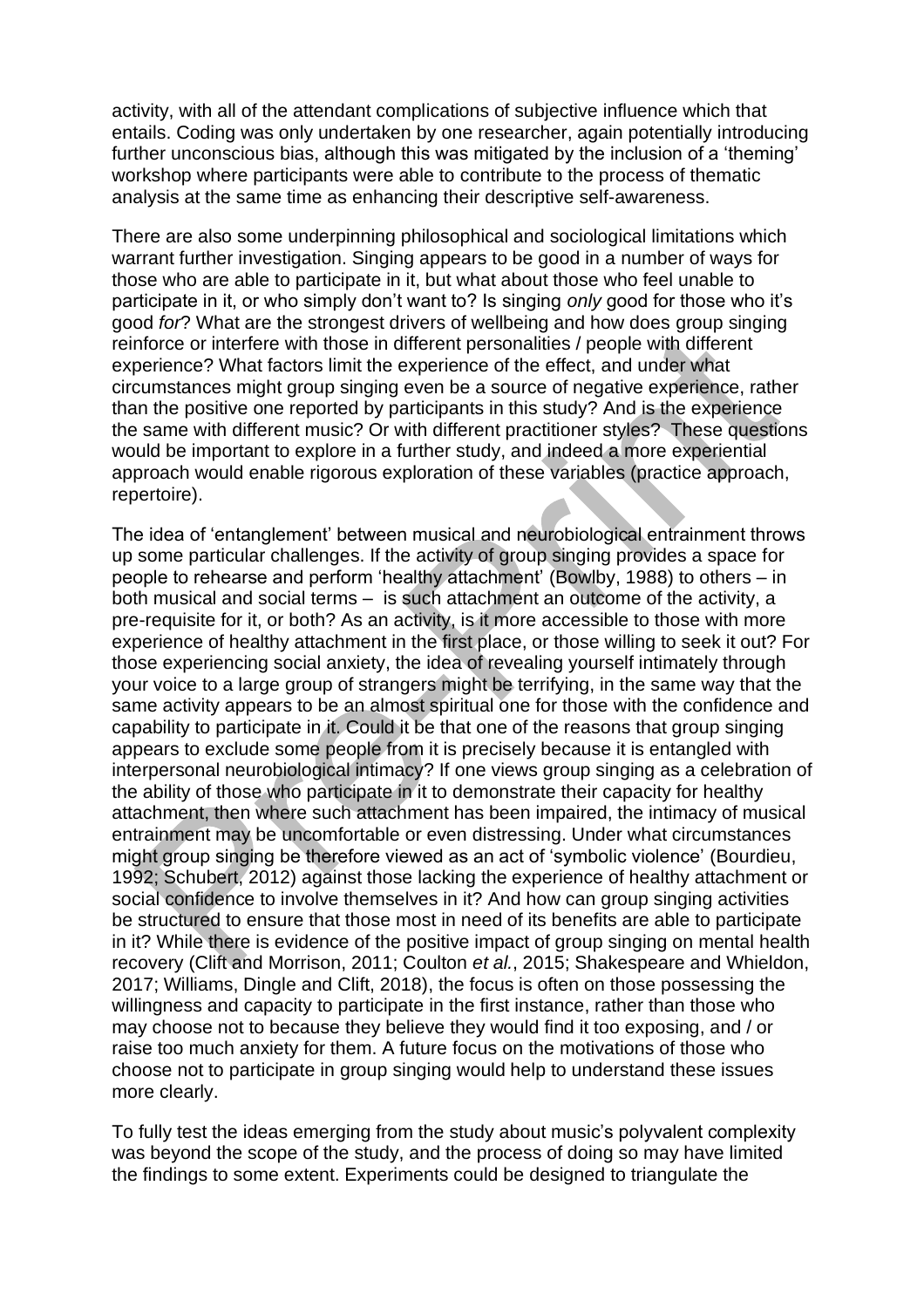qualitative data with more measurable outcomes such as rhythmic / harmonic analysis in the case of musical entrainment, or HRV / MNS / brainwave synchronisation in the case of interpersonal neurobiological attunement, but would require a much larger study involving researchers from other disciplines. We discuss some of the methodological complexities of devising protocols to address the entangled complexities of such a study elsewhere (Daffern *et al.*, 2018).

## 6 Conclusions

This study enhances existing knowledge of the benefits of group singing (Williams, Dingle and Clift, 2018; Dingle *et al.*, 2019), and the psychosocial and psychobiological mechanisms which underpin it (von Lob, Camic and Clift, 2010; Fancourt *et al.*, 2016), by pioneering the use of Sensemaker® as a software tool to investigate group singing as a 'complex adaptive system' from the point of view of individual experience. The study highlights the relative stability of the 'social bonding' effect of group singing – an apparently invariant characteristic of group singing even in the face of other potentially disrupting influences such as the impact of outdoor exercise on the experience. It may be that singing *is* good for the physical health of the singers in the study, but from their accounts, the reason they sing together is because it provides opportunities for deep levels of connection – to others, to their environment, and to themselves. As one respondent expressed it, 'singing together has enabled us to meet each other as human beings differently' (SM-102).

The use of Sensemaker® as a method enables this phenomenon to be more easily identified and distinguished from other effects. The study highlights the potential of Sensemaker® or similar methods as a valuable means to collect qualitative data at a large scale, potentially leading to more generalisable findings. Developing this methodology therefore has the potential to make a valuable contribution to a deeper understanding of cultural value.

The emerging hypothesis that the health benefits associated with group singing are underscored by a complex interdependence between musical, neurobiological and psychosocial mechanisms warrants further investigation. The study also highlights an opportunity for future research design to 'front-load' participant experience in order to explore these complexities. A larger study could test the findings more comprehensively, especially when combined with measures from other disciplines to verify or triangulate results.

This work presents a strong case for group singing as healthy public, contextualising a new qualitative approach within existing evidence from empirical investigations and practice-led research. If practitioners and facilitators of group singing – as well as researchers and commissioners – approach it with an awareness that its potential as a health resource are to be found within an adaptive complex of effects and experiences, a better understanding of these complex interdependencies will emerge over time.

## 7 References

Apter, M. J. (2007) *Reversal Theory: The Dynamics of Motivation, Emotion and Personality*. New edition. Oxford: Oneworld Publications.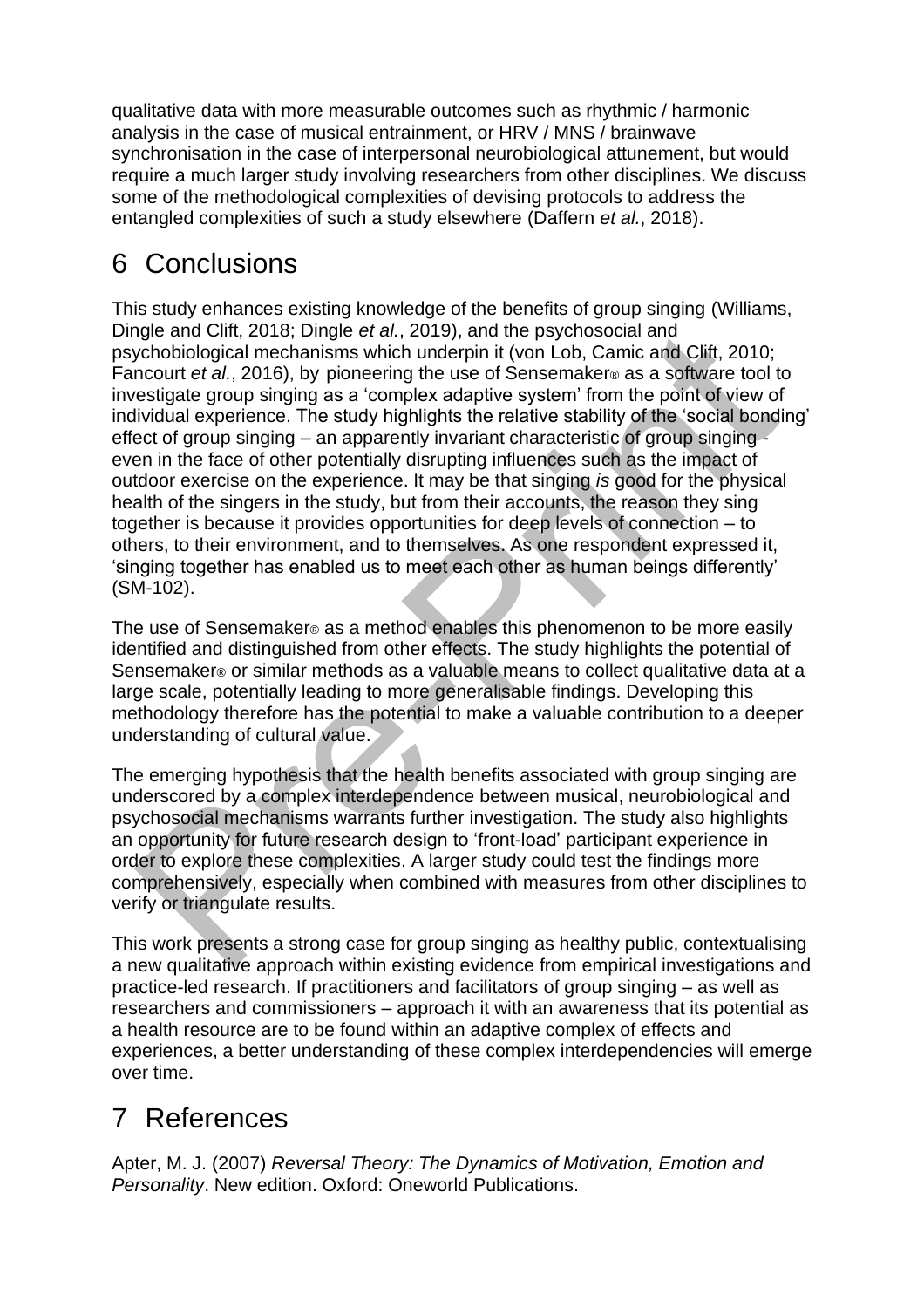Arendt, H. (1977) *The Human Condition*. Translated by M. Canovan. Chicago: University of Chicago Press.

Bailey, B. and Davidson, J. (2005) 'Effects of group singing and performance for marginalized and middleclass singers', *Psychology of Music*, 33(3), pp. 269–303. doi: https://doi.org/10.1177/0305735605053734.

Barenboim, D. (2009) *Everything Is Connected: The Power Of Music*. London: Phoenix.

Bartleet, B.-L. (2016) 'The Role of Love in Intercultural Arts Theory and Practice', in Burnard, P., Mackinlay, E., and Powell, K., *The Routledge International Handbook of Intercultural Arts Practice*. New York: Routledge, pp. 91–101.

Bartleet, B.-L. and Higgins, L. (2018) 'An Overview of Community Music in the Twenty-First Century', in Bartleet, B.-L. and Higgins, L., *Oxford Handbook of Community Music*. New York: Oxford University Press.

BBC Health Check (no date) *Singing For Health*, *BBC*. Available at: https://www.bbc.co.uk/programmes/w3cswjkk (Accessed: 21 June 2018).

Belfiore, E. and Bennett, O. (2008) *The Social Impact of the Arts: An Intellectual History*. London: Palgrave Macmillan.

Biesta, G. (2017) *The Rediscovery of Teaching*. 1 edition. New York: Routledge.

Bithell, C. (2014) *A Different Voice, A Different Song: Reclaiming Community through the Natural Voice and World Song*. Oxford; New York: OUP USA.

Bourdieu, P. (1992) *Language and Symbolic Power*. Cambridge: Polity Press.

Bowlby, J. (1988) *A Secure Base*. London; New York: Routledge.

Bowman, W. (2004) 'Cognition and the body: perspectives from music education', in *Knowing Bodies, Moving Minds: Towards Embodied Teaching and Learning*. Dordrecht, Netherlands: Kluwer Academic Publishers.

Brown, R. *et al.* (2017) 'Ternary graph as a questionnaire: a new approach to assessment of quality of life', *British Journal of Oral and Maxillofacial Surgery*, 55(7), pp. 679–684. doi: 10.1016/j.bjoms.2017.04.011.

Buglass, G. and Webster, M. (2004) *Finding Voices,Making Choices: Creativity for Social Change*. Shrewsbury: Educational Heretics Press.

Burkeman, O. (2015) 'Want to be happy? Join a choir', *The Guardian*, 18 December. Available at: http://www.theguardian.com/lifeandstyle/2015/dec/18/why-singingmakes-people-happy-oliver-burkeman?CMP=share\_btn\_fb (Accessed: 20 December 2015).

Camlin, D. A. (forthcoming) 'Organisational Dynamics in Community Ensembles', in Daffern, H., Bailes, F., and Timmers, R., *Together in Music*. Sheffield: Oxford University Press.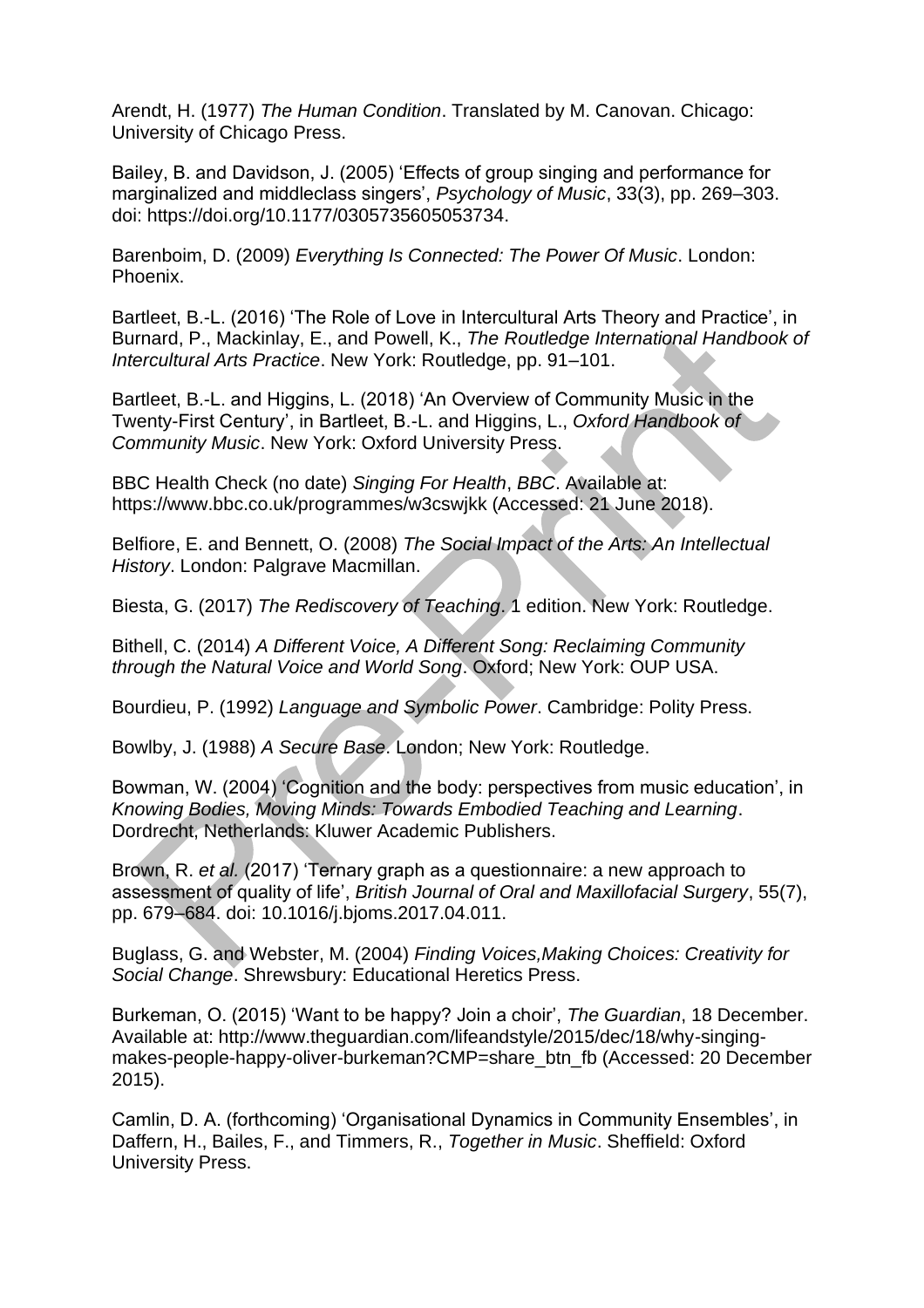Camlin, D. A. (2014) 'Whose Quality Is It Anyway?', *Journal of Arts and Communities*, 6(2+3), pp. 99–118. doi: 10.1386/jaac.6.2-3.99\_1.

Camlin, D. A. (2015) 'What's Love Got To Do With It?', in. *Student Conference*, International Centre for Community Music, York St John University. doi: 10.13140/RG.2.1.1938.9520.

Camlin, D. A. (2016) *Music In Three Dimensions*. Doctoral Thesis. University of Sunderland.

Camlin, D. A. (2018) 'Assessing Quality in Socially Engaged Musical Performances', in *Reflective Conservatoire*. *Reflective Conservatoire*, London: Barbican-Guildhall.

Camlin, D. A. (2019a) 'Recovering our Humanity: What's Love (and Music) Got To Do With It?', in. *International Fjord Summer School 2019*, International Fjord Summer School, Bergen: Grieg Research School in Interdisciplinary Music Studies. Available at: https://www.uib.no/en/rs/grieg/122694/exploring-artistic-pedagogic-andtherapeutic-practices-interdisciplinary-knowledges.

Camlin, D. A. (2019b) 'Recovering our Humanity: What's Love (and music) Got To Do With It?' *International Fjord Summer School 2019*, University of Bergen, June. Available at: https://www.uib.no/node/122694.

Chernoff, J. M. (1979) *African Rhythm and African Sensibility: Aesthetics And Social Action In African Musical Idioms*. Chicago, IL: University of Chicago Press.

Clarkson, P. (1992) *Transactional Analysis Psychotherapy: An Integrated Approach*. New York: Routledge.

Clayton, M. (2012) 'What is Entrainment? Definition and applications in musical research', *Empirical Musicology Review*, 7(1–2), pp. 49–56. doi: 10.18061/1811/52979.

Clayton, M., Will, U. and Sager, R. (2004) 'In Time With The Music - The concept of entrainment and its significance for ethnomusicology', *ESEM CounterPoint,* 1, pp. 1– 84.

Clift, S. *et al.* (2013) *An evaluation of community singing for people with COPD (Chronic Obstructive Pulmonary Disease)*. Canterbury, UK: Canterbury Christ Church University.

Clift, S. (2013) 'Singing, Wellbeing and Health', in *Music, Health and Wellbeing*. Oxford, UK: Oxford University Press.

Clift, S. M. and Hancox, G. (2001) 'The perceived benefits of singing findings from preliminary surveys of a university college choral society', *The Journal of the Royal Society for the Promotion of Health*, 121(4), pp. 248–256. doi: 10.1177/146642400112100409.

Clift, S., Manship, S. and Stephens, L. (2017) 'Further evidence that singing fosters mental health and wellbeing: Findings from the West Kent and Medway project', *Social Inclusion and Mental Health*, 21(1), pp. 53–62.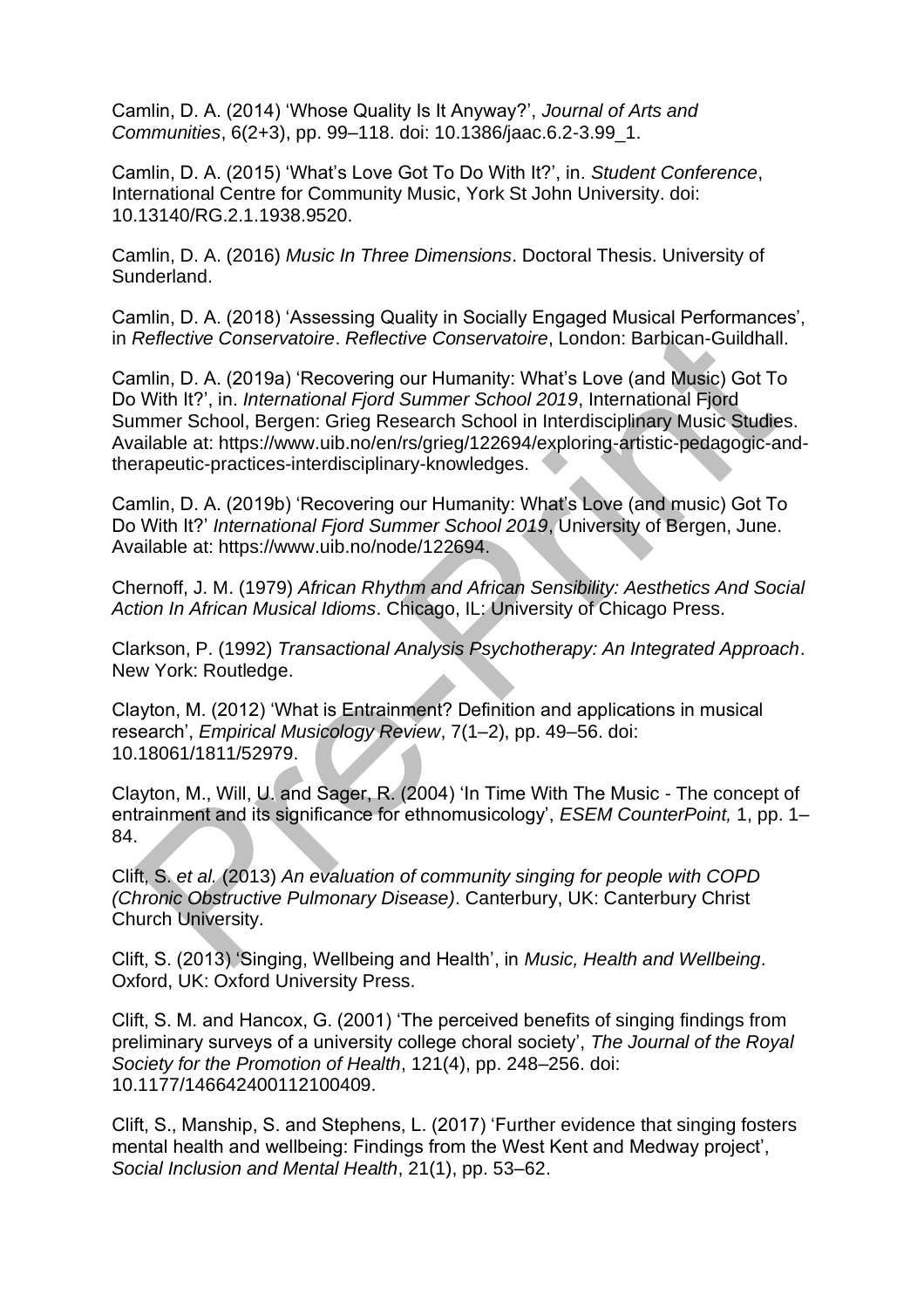Clift, S. and Morrison, I. (2011) 'Group Singing fosters mental health and wellbeing: findings from the East Kent "singing for health" network project', *Mental Health and Social Inclusion*, 15(2), pp. 88–97. doi: 10.1108/20428301111140930.

Cognitive Edge (no date) *The Making of Meaning*. Available at: https://emergentmeaning.wordpress.com/ (Accessed: 29 June 2018).

Coulton, S. *et al.* (2015) 'Effectiveness and cost-effectiveness of community singing on mental health-related quality of life of older people: randomised controlled trial', *British Journal of Psychiatry*, 207(3), pp. 250–255. doi: 10.1192/bjp.bp.113.129908.

Cozolino, L. (2014) *The Neuroscience of Human Relationships: Attachment and the Developing Social Brain*. New York, USA: W. W. Norton & Company.

Crawford, P. *et al.* (2013) 'Creative practice as mutual recovery in mental health', *Ment Health Rev J*, 18. doi: 10.1108/MHRJ-11-2012-0031.

Crawford, P. *et al.* (2015) *Health Humanities*. 2015 ed. edition. London ; New York: Palgrave Macmillan.

Creech, A. (2014) *Active Ageing with Music: Supporting wellbeing in the Third and Fourth Ages*. Dulles, TX: Institute of Education Press.

Cross, I. and Woodruff, G. E. (2009) 'Music as a Communicative Medium', in Botha, R. and Knight, C., *The prehistory of language*. Oxford: Oxford University Press, pp. 113–144.

Crossick, G. and Kaszynska, P. (2016) *Understanding the Value of Arts and Culture: The AHRC Cultural Value Report*. Swindon, UK: Arts & Humanities Research Council. Available at: http://www.ahrc.ac.uk/documents/publications/cultural-valueproject-final-report/.

Daffern, H. (2017) 'Blend in Singing Ensemble Performance: Vibrato Production in a Vocal Quartet', *Journal of Voice*, 31(3), pp. 385.e23–385.e29. doi: https://doi.org/10.1016/j.jvoice.2016.09.007.

Daffern, H. *et al.* (2018) 'Exploring the potential of virtual reality technology to investigate the health and well being benefits of group singing', *International Journal of Performance Arts and Digital Media*, 15(1), pp. 1–22. doi: 10.1080/14794713.2018.1558807.

DeNora, T. (2000) *Music in Everyday Life*. Cambridge: Cambridge University Press.

DeNora, T. (2013) *Music Asylums: Wellbeing Through Music in Everyday Life*. Farnham, UK: Ashgate.

Dingle, G. *et al.* (2017) 'Choir singing and creative writing enhance emotion regulation in adults with chronic mental health conditions', *British Journal of Clinical Psychology*, 56(4), pp. 443–457. doi: https://doi.org/10.1111/bjc.12149.

Dingle, G. *et al.* (2019) 'An Agenda for Best Practice Research on Group Singing, Health, and Well-Being', *Music and Science*, 2, pp. 1–15. doi: 10.1177/2059204319861719.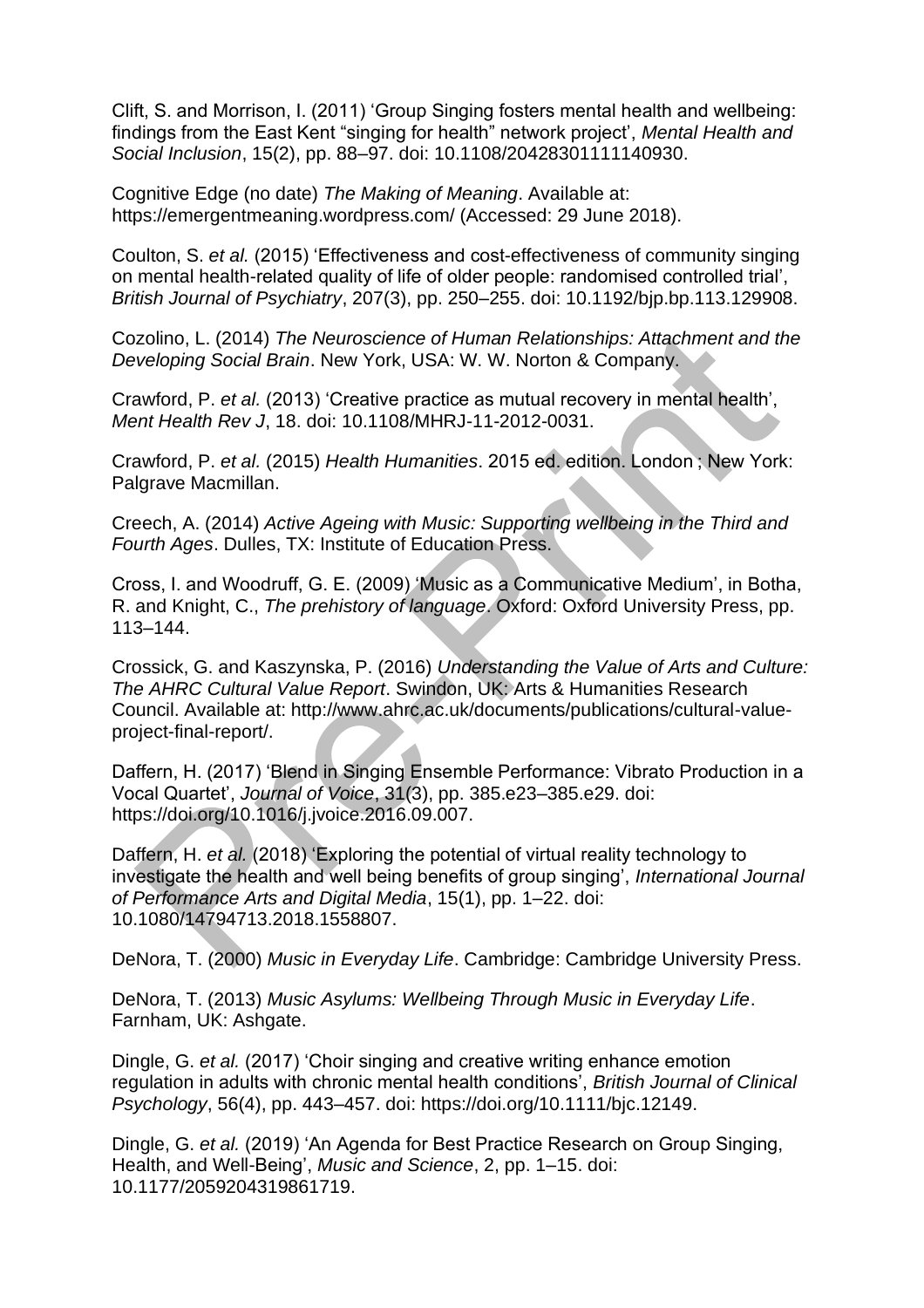Dingle, G. A. *et al.* (2013) '"To be heard": the social and mental health benefits of choir singing for disadvantaged adults', *Psychology of Music*, 41. doi: 10.1177/0305735611430081.

Dunbar, P. R. (2013) *The Science of Love and Betrayal*. London: Faber & Faber.

Elliott, D. J. (1995) *Music Matters: A New Philosophy of Music Education*. New York / Oxford: OUP USA.

Elliott, D. J. and Silverman, M. (2013) 'Why Music Matters: Philosophical and Cultural Foundations', in *Music, Health and Wellbeing*. Oxford: Oxford University Press, pp. 942–1447.

Elliott, D. J. and Silverman, M. (2014) *Music Matters: A Philosophy of Music Education*. New York, USA: Oxford University Press.

Elliott, D., Silverman, M. and Bowman, W. (2016) *Artistic Citizenship: Artistry, Social Responsibility, and Ethical Praxis*. New York, USA: Oxford University Press.

Eno, B. (2008) *Singing: The Key To A Long Life*, *NPR.org*. Available at: http://www.npr.org/templates/story/story.php?storyId=97320958 (Accessed: 10 April 2014).

Fancourt, D. *et al.* (2016) 'Singing modulates mood, stress, cortisol, cytokine and neuropeptide activity in cancer patients and carers', *ecancer*, 10(631). doi: 10.3332/ecancer.2016.631.

Gabrielsson, A. (2011) *Strong Experiences with Music: Music is much more than just music*. Oxford; New York: Oxford University Press.

Hallam, S. (2015) *The Power of Music: a research synthesis on the impact of actively making music on the intellectual, social and personal development of children and young people*. London: International Music Education Research Centre (iMERC).

Higgins, L. (2008) 'The Creative Music Workshop: event, facilitation, gift', *International Journal of Music Education*, 26(4), pp. 326–338. doi: 10.1177/0255761408096074.

Hinchliffe, S. *et al.* (2018) 'Healthy publics: enabling cultures and environments for health', *Palgrave Communications*, 4(1), p. 57. doi: 10.1057/s41599-018-0113-9.

Holt-Lunstad, J. *et al.* (2015) 'Loneliness and Social Isolation as Risk Factors for Mortality: A Meta-Analytic Review', *Perspectives on Psychological Science*, 10(2), pp. 227–237.

Keil, C. (1987) 'Participatory Discrepencies and the Power of Music', *Cultural Anthropology*, 2(3), pp. 275–283. doi: https://doi.org/10.1525/can.1987.2.3.02a00010.

Kreutz, G. *et al.* (2003) 'Does Singing Provide Health Benefits?', in. *5th Triennial ESCOM Conference*, Hanover University.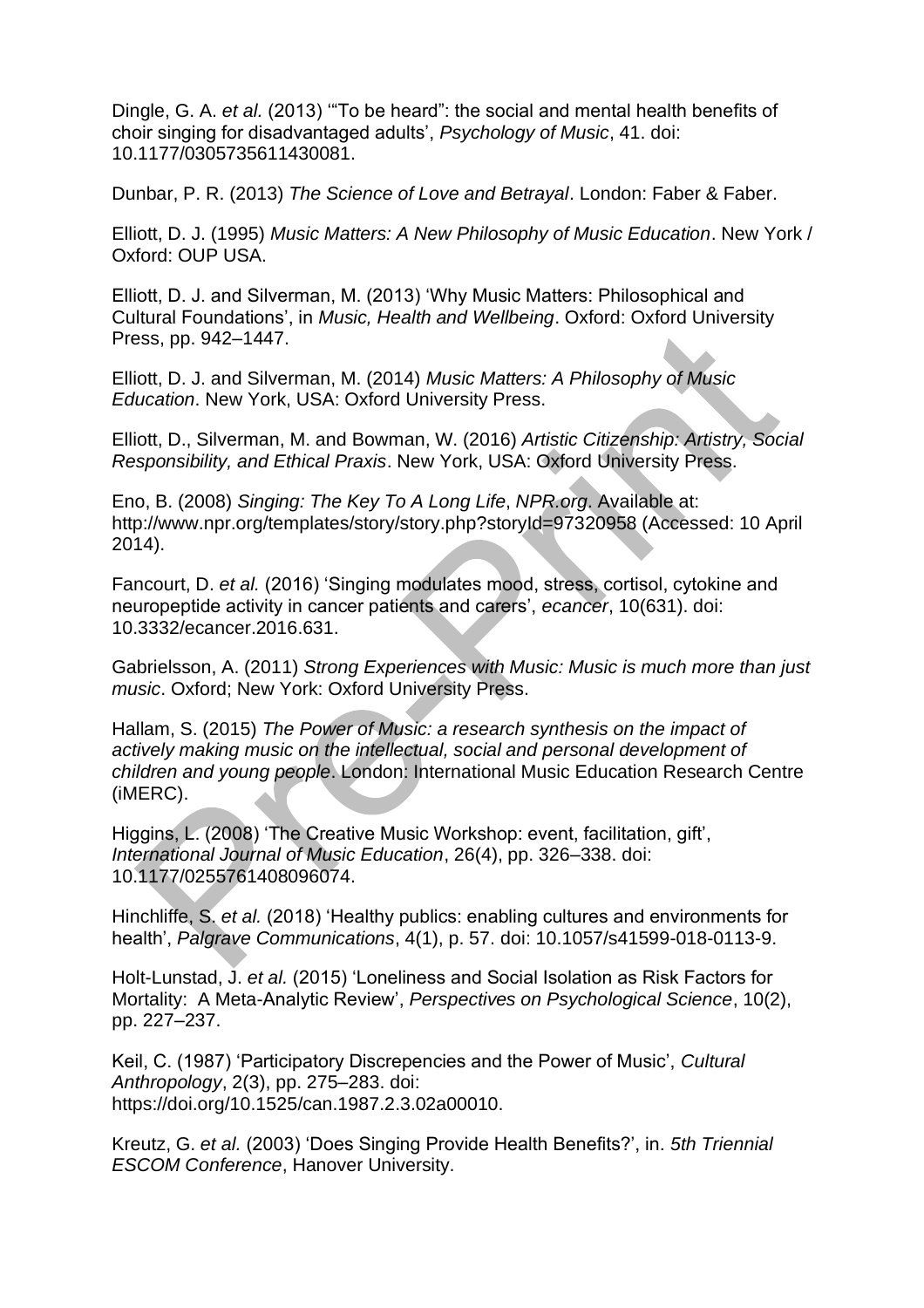Kreutz, G. *et al.* (2004) 'Effects of Choir Singing or Listening on Secretory Immunoglobulin A, Cortisol, and Emotional State', *Journal of Behavioral Medicine*, 27(6), pp. 623–635. doi: 10.1007/s10865-004-0006-9.

Levitin, D., Mallik, A. and Chanda, M. L. (2017) 'Anhedonia to music and mu-opioids: Evidence from the administration of naltrexone', *www.nature.com*, 7(41952). doi: 10.1038/srep41952.

Lewis, T., Amini, F. and Lannon, R. (2001) *A General Theory of Love*. New York: Vintage Books.

Livesey, L. *et al.* (2012) 'Benefits of choral singing for social and mental wellbeing: qualitative findings from a cross-national survey of choir members', *Journal of Public Mental Health*, 11(1), pp. 10–26. doi: 10.1108/1746572121207275.

von Lob, G., Camic, P. and Clift, S. (2010) 'The Use of Singing in a Group as a Response to Adverse Life Events', *International Journal of Mental Health Promotion*, 12(13), pp. 45–53. doi: 10.1080/14623730.2010.9721818.

Macdonald, K. and Macdonald, T.-M. (2010) 'The peptide that binds: a systematic review of oxytocin and its prosocial effects in humans.', *Harvard Review of Psychiatry*, 18(1), pp. 1–21. doi: 10.3109/10673220903523615.

Malloch, S. and Trevarthen, C. (2010) *Communicative musicality: exploring the basis of human companionship*. Oxford: Oxford University Press.

Miell, D., MacDonald, R. and Hargreaves, D. J. (eds) (2005) *Musical Communication*. Oxford: Oxford University Press.

Mithen, S. (2007) *The Singing Neanderthals: The Origins of Music, Language, Mind, and Body*. Cambridge, MA: Harvard University Press.

Molnar-Szakacs, I. and Overy, K. (2006) 'Music and mirror neurons: from motion to 'e'motion', *Social Cognitive and Affective Neuroscience*, 1(3), pp. 235–241. doi: 10.1093/scan/nsl029.

Morrison, I. and Clift, S. (2013) 'A UK feasibility study on the value of singing for people with Chronic Obstructive Pulmonary Disease (COPD)', *UNESCO Observatory Multi-Disciplinary Journal in the Arts*, 3(3), pp. 1–19.

Mouthful (no date) *The Mouthful Way*, *The Mouthful Way*. Available at: https://www.mouthfulway.co.uk/ (Accessed: 15 November 2017).

National Trust (no date) *Songs on the Summits 1918-2018*, *National Trust*. Available at: https://www.nationaltrust.org.uk/borrowdale-and-derwent-water/features/songson-the-summits-1918-2018 (Accessed: 14 March 2018).

Natural Voice Network (no date) *Natural Voice Network*. Available at: http://www.naturalvoice.net/.

Nelson, R. (2013) *Practice as Research in the Arts: Principles, Protocols, Pedagogies, Resistances*. New York: Palgrave Macmillan.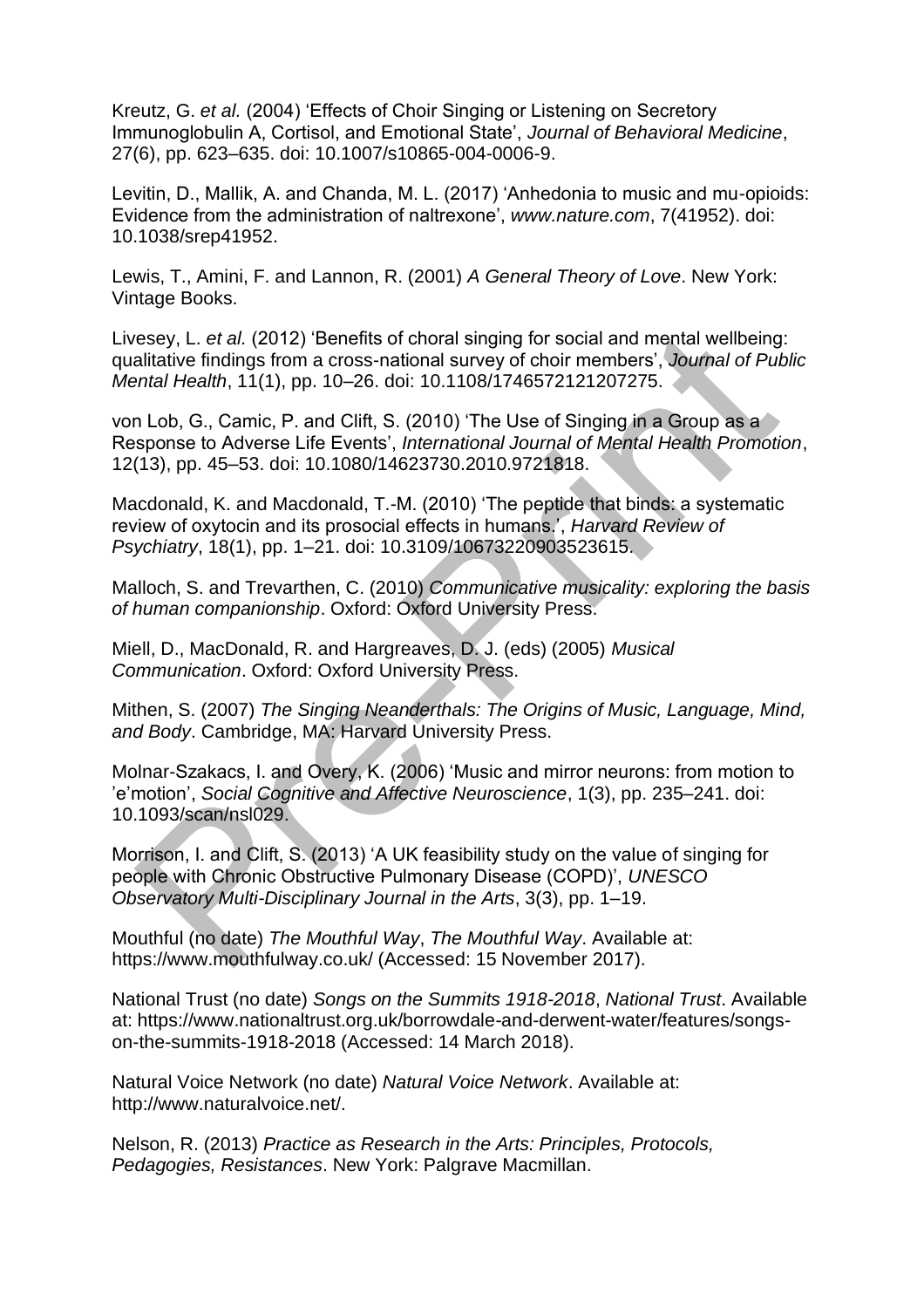NICE (2015) *Older people - independence and mental wellbeing*. Guidelines NG32. London: National Institute for Health and Care Excellence. Available at: http://www.nice.org.uk/guidance/ng32/resources/older-people-independence-andmental-wellbeing-1837389003973 (Accessed: 24 January 2016).

Pavlicevic, M. (2013a) 'Between Beats: Group Music Therapy Transforming People and Places', in MacDonald, R., Kreutz, G., and Mitchell, L., *Music Health and Wellbeing*. Oxford: Oxford University Press, pp. 196–212.

Pavlicevic, M. (2013b) 'Let the Music Work: Optimal Moments of Collaborative Musicing', in Stige, B. et al., *Where Music Helps*. Ashgate, pp. 100–123.

Plowright, D. (2010) *Using Mixed Methods: Frameworks for an Integrated Methodology*. Los Angeles, London, New Delhi, Singapore, Washington DC: Sage Publications Ltd.

Robinson, K. (2010) *Changing Education Paradigms*, *RSA Animate*. Available at: https://www.youtube.com/watch?v=zDZFcDGpL4U.

Ryan, R. M. and Deci, E. L. (2001) 'On Happiness and Human Potentials: A Review of Research on Hedonic and Eudaimonic Well-Being', *Annual Review of Psychology*, 52, pp. 141–166.

Rycroft, C. (1995) *A Critical Dictionary of Psychoanalysis*. London, UK; New York, USA: Penguin.

Särkämö, T. *et al.* (2013) 'Cognitive, Emotional, and Social Benefits of Regular Musical Activities in Early Dementia: Randomized Controlled Study', *The Gerontologist*, 54(4), pp. 634–650. doi: 10.1093/geront/gnt100.

Schubert, J. D. (2012) 'Suffering / Symbolic Violence', in Grenfell, M., *Pierre Bourdieu: Key Concepts*. Durham: Routledge.

Shakespeare, T. and Whieldon, A. (2017) *Sing Your Heart Out: community singing as part of mental health recovery*. Norfolk: University of East Anglia. Available at: https://ueaeprints.uea.ac.uk/65446/1/Accepted\_manuscript.pdf.

Siegel, D. (2011) *Mindsight: Transform Your Brain with the New Science of Kindness*. Oxford: Oneworld Publications.

Siegel, D. (2015) 'Interview with Dan Siegel (personal communication)'.

Siegel, D. J. (2012) *Pocket Guide to Interpersonal Neurobiology: An Integrative Handbook of the Mind*. New York, USA; London, UK: W. W. Norton & Company.

Siegel, D. J. (2016) *Mind: A Journey to the Heart of Being Human*. New York: W. W. Norton & Company.

Skingley, A. *et al.* (2011) 'The effectiveness and cost-effectiveness of a participative community singing programme as a health promotion initiative for older people: Protocol for a randomised controlled trial', *BMC Public Health*, 11(142), pp. 1–22. doi: 10.1186/1471-2458-11-142.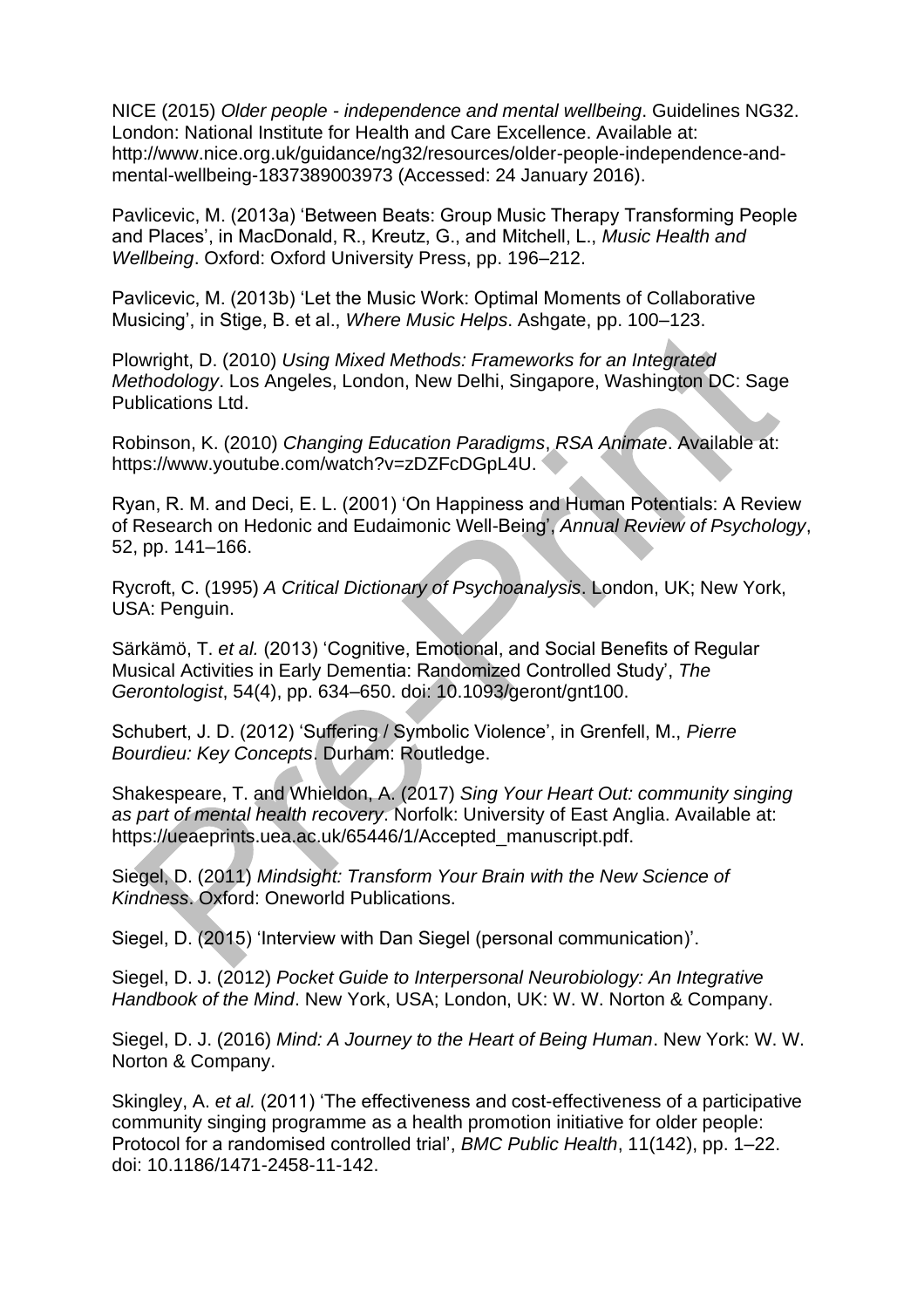Skingley, A. and Bungay, H. (2010) 'The Silver Song Club Project: singing to promote the health of older people', *British Journal of Community Nursing*, 15(3), pp. 135–140. doi: 10.12968/bjcn.2010.15.3.46902.

Skingley, A., Bungay, H. and Clift, S. (2011) 'Researching participatory arts, wellbeing and health: Some methodological issues', *Journal of Arts and Communities*, 3(1), pp. 73–87. doi: 10.1386/jaac.3.1.73\_1.

Sloboda, J. A. (1986) *The Musical Mind: The Cognitive Psychology of Music*. Oxford: Oxford University Press.

Small, C. (1998) *Musicking: The Meanings of Performing and Listening*. Middletown, CT: Wesleyan University Press.

Snowden, D. (2011) 'Naturalizing Sensemaking', in Mosier, K. and Fischer, U., *Informed by Knowledge: Expert Performance in Complex Situations*. New York; London: Psychology Press, pp. 233–234.

Snowden, D. (2016) *Ethnography Part II*, *Cognitive Edge*. Available at: http://cognitive-edge.com/blog/ethnography-part-ii/ (Accessed: 1 March 2018).

Snowden, D. (no date) *SenseMaker®*, *Cognitive Edge*. Available at: http://cognitiveedge.com/sensemaker/ (Accessed: 20 December 2016).

Stige, B. *et al.* (2013) *Where Music Helps: Community Music Therapy in Action and Reflection*. Farnham, UK; Burlington, VT: Ashgate.

Tarr, B., Launay, J. and Dunbar, R. (2014) 'Music and social bonding: "self-other" merging and neurohormonal mechanisms', *Frontiers in Psychology*, 5(1096). doi: 10.3389/fpsyg.2014.01096.

Turino, T. (2008) *Music as Social Life: The Politics of Participation*. Chicago: University of Chicago Press.

Turner, E. (2012) *Communitas: The Anthropology of Collective Joy*. New York: Palgrave Macmillan.

Västfjäll, D., Juslin, P. N. and Hartig, T. (2013) 'Music, Subjective Wellbeing, and Health: The Role of Everyday Emotions', in Macdonald, R., Kreutz, G., and Mitchell, L., *Music, Health and Wellbeing*. Oxford: Oxford University Press.

Vickhoff, B. *et al.* (2013) 'Music structure determines heart rate variability of singers', *Frontiers in Psychology*, 4(334). Available at: http://journal.frontiersin.org/Journal/10.3389/fpsyg.2013.00334/full.

Welch, G. *et al.* (2014) 'Singing and Social Inclusion', *Frontiers in Psychology*, 5(803). doi: 10.3389/fpsyg.2014.00803.

Whiten, A. (2007) 'The place of "deep social mind" in the evolution of human nature', in Pasternak, C., *What Makes Us Human?* Oxford: Oneworld Publications, pp. 146– 163.